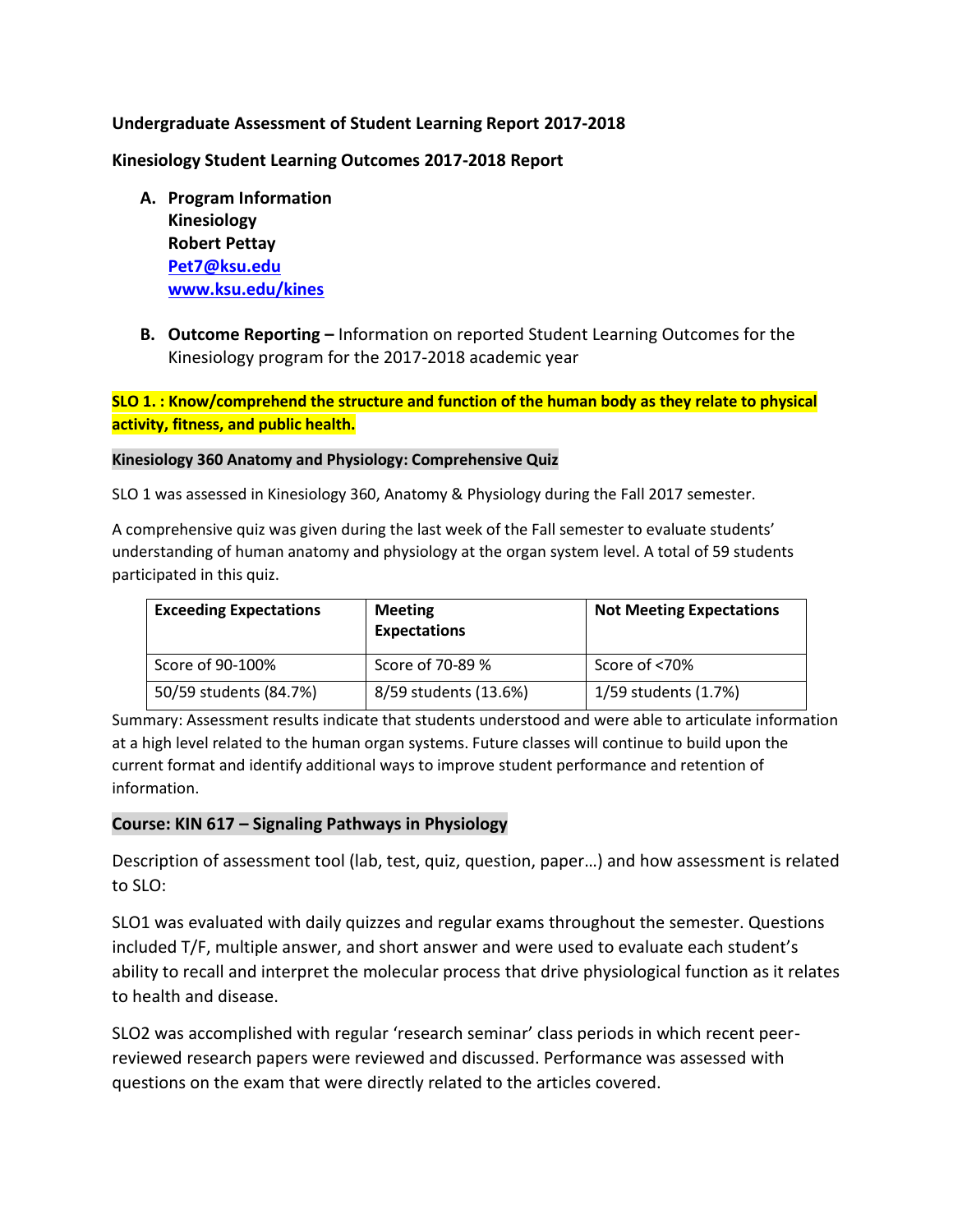SLO1 and SLO2 were both evaluated with quizzes and exams; therefore, a combined rubric was used to evaluate performance.

| Performance        | Exceeding              | <b>Meeting Expectations</b> | <b>Not Meeting</b>      |
|--------------------|------------------------|-----------------------------|-------------------------|
|                    |                        |                             |                         |
| Category           | Expectations           |                             | Expectations            |
| Description of     | Students in the        | Students in the             | Students in the not     |
| performance level  | exceeding expectations | meeting expectations        | meeting expectations    |
|                    | category received an   | category received an        | category received an    |
|                    | exam score of 90-100%  | exam score of 70-89 %       | exam score of less than |
|                    | demonstrating a high   | demonstrating a             | 70% demonstrating an    |
|                    | level of understanding | reasonable level of         | inadequate level of     |
|                    | of the human organ     | understanding of the        | understanding of the    |
|                    | system level.          | human organ system          | human organ system      |
|                    |                        | level.                      | level                   |
| Number of students | Spring 2018 (17/25)    | Spring 2018 (6/25)          | Spring 2018 (2/25)      |
| attaining          |                        |                             |                         |
| performance level  |                        |                             |                         |
| Comments           |                        |                             |                         |

## **SLO 2. : Know/comprehend the biomechanical, physiological, behavioral, and sociological correlates of physical activity, fitness and public health.**

### **Kinesiology 330 Biomechanics: Course Semester Grades**

SLO 2 was assessed in Kinesiology 330, Biomechanics during the Fall of 2017 semester.

The course grades evaluated the entire semesters body of work for each student to include 4 exams, a videography project and 9 graded lab assignments.

| <b>Exceeding Expectations</b>                                                                                                                           | <b>Meeting</b><br><b>Expectations</b>                                                                                                                       | <b>Not Meeting Expectations</b>                                                                                                                                                 |
|---------------------------------------------------------------------------------------------------------------------------------------------------------|-------------------------------------------------------------------------------------------------------------------------------------------------------------|---------------------------------------------------------------------------------------------------------------------------------------------------------------------------------|
| Students in the exceeding<br>expectations category<br>received a score of 90-100%<br>demonstrating a high level of<br>understanding of<br>Biomechanics. | Students in the meeting<br>expectations category<br>received a score of 70-89 %<br>demonstrating a reasonable<br>level of understanding of<br>Biomechanics. | Students in the not meeting<br>expectations category<br>received a score of less than<br>70% demonstrating an<br>inadequate level of<br>understanding of<br><b>Biomechanics</b> |
| 34/60 students (56%)                                                                                                                                    | 26/60 students (43%)                                                                                                                                        | 0/60 students (0%)                                                                                                                                                              |
|                                                                                                                                                         |                                                                                                                                                             |                                                                                                                                                                                 |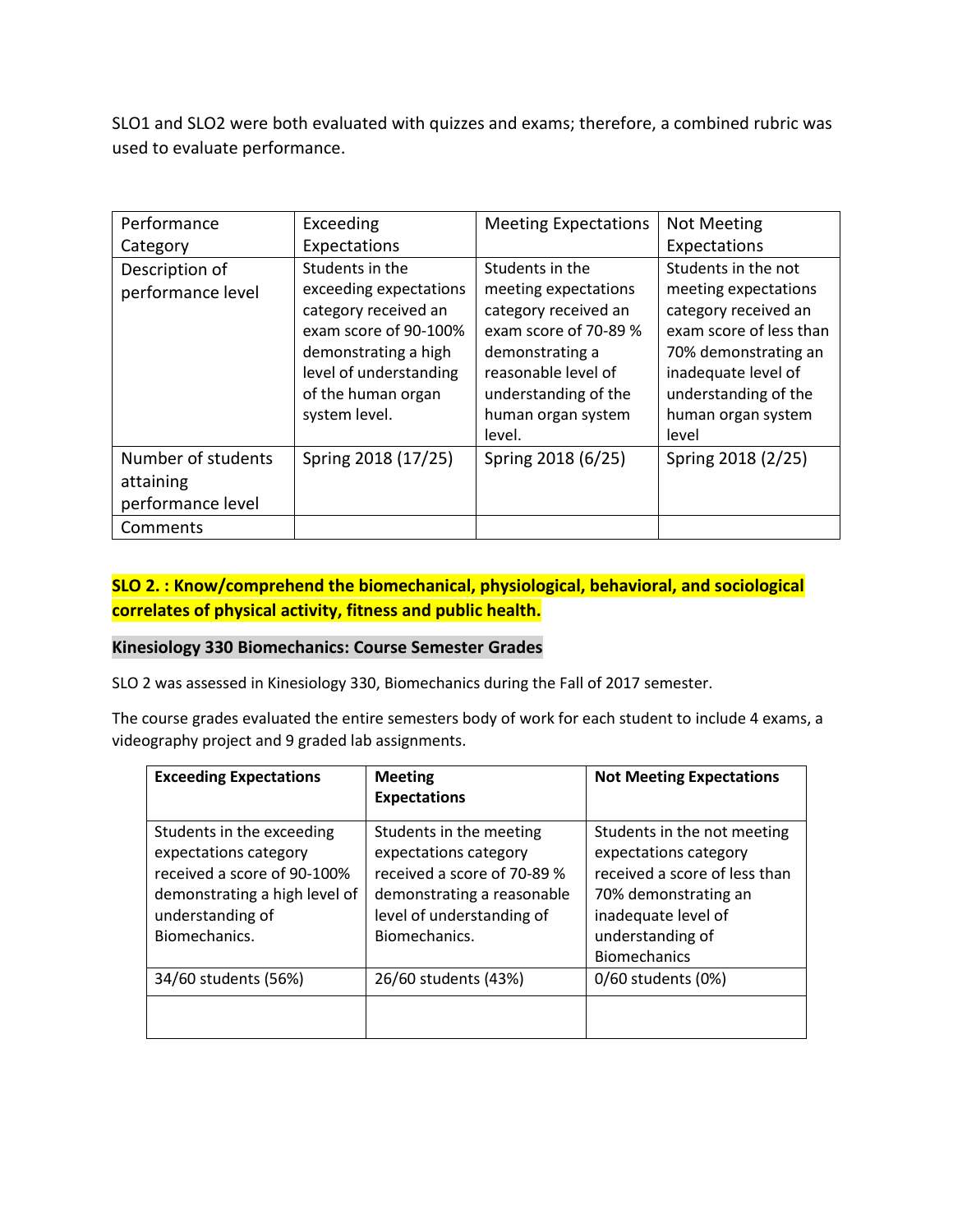Summary: Assessment results indicate that students understood and were able to articulate information at a high level related to Biomechanics. This performance was facilitated by detailed lecture and lab presentations and interactive learning experiences during this course. Future sections of this course will continue to build upon the current format and identify additional ways to improve student performance.

### **Kinesiology 330: Course Semester Grades**

SLO 2 was assessed in Kinesiology 330, Biomechanics during the Spring of 2018 semester.

The course grades evaluated the entire semesters body of work for each student to include 4 exams, a videography project and 9 graded lab assignments.

| <b>Exceeding Expectations</b>                                                                                                                           | <b>Meeting</b><br><b>Expectations</b>                                                                                                                       | <b>Not Meeting Expectations</b>                                                                                                                                                 |
|---------------------------------------------------------------------------------------------------------------------------------------------------------|-------------------------------------------------------------------------------------------------------------------------------------------------------------|---------------------------------------------------------------------------------------------------------------------------------------------------------------------------------|
| Students in the exceeding<br>expectations category<br>received a score of 90-100%<br>demonstrating a high level of<br>understanding of<br>Biomechanics. | Students in the meeting<br>expectations category<br>received a score of 70-89 %<br>demonstrating a reasonable<br>level of understanding of<br>Biomechanics. | Students in the not meeting<br>expectations category<br>received a score of less than<br>70% demonstrating an<br>inadequate level of<br>understanding of<br><b>Biomechanics</b> |
| 29/50 students (58%)                                                                                                                                    | 21/50 students (42%)                                                                                                                                        | 0/50 students (0%)                                                                                                                                                              |
|                                                                                                                                                         |                                                                                                                                                             |                                                                                                                                                                                 |

Summary: Assessment results indicate that students understood and were able to articulate information at a high level related to Biomechanics. This performance was facilitated by detailed lecture and lab presentations and interactive learning experiences during this course. Future sections of this course will continue to build upon the current format and identify additional ways to improve student performance.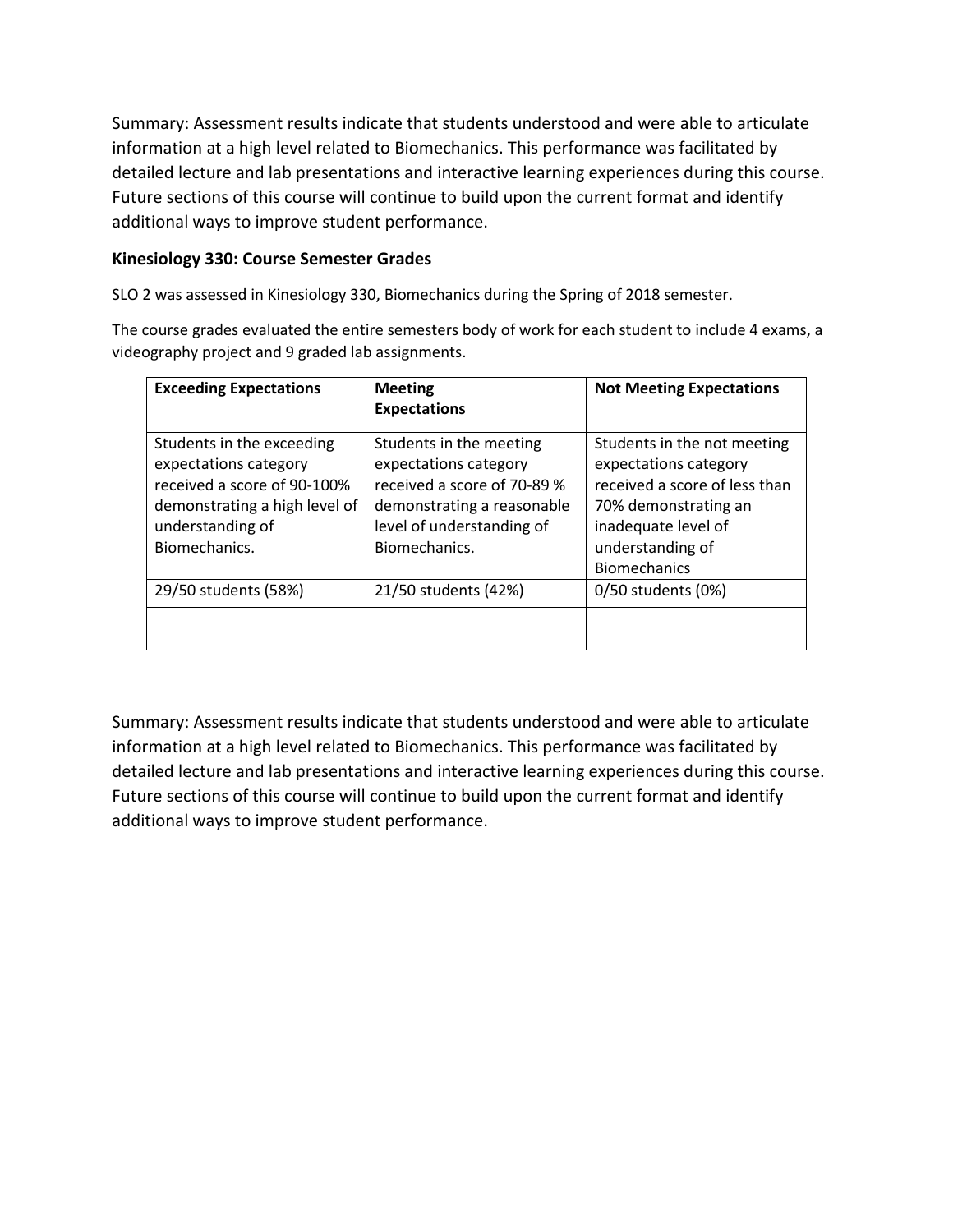### **Course: KIN 601 Cardiopulmonary Exercise Physiology**- Spring 2018

Description of assessment tool (lab, test, quiz, question, paper…) and how assessment is related to SLO: Pre-Post Test given at the start and end of the semester

|        | <b>PRE score: AVG = 51.6%</b> | POST score: $AVG = 83.1\%$ |
|--------|-------------------------------|----------------------------|
| <70%   | $n = 28$                      | $n=1$                      |
| 71-80  | $n=2$                         | $n=6$                      |
| 81-90  | $n=0$                         | $n = 13$                   |
| 91-100 | $n=0$                         | $n = 10$                   |

Summary of assessment: 93% of students did not meet the minimum level of proficiency (70%) in the class at the start of the semester. At the end of the class, 97% of the class was >70% with 33% of the class excelling (>90%).

#### **Kinesiology 220 Biobehavioral Bases of Physical Activity – Fall 2017**

| Exam 1                         | V1 (out of 58)                              | V2 (out of 57)                                                                              |
|--------------------------------|---------------------------------------------|---------------------------------------------------------------------------------------------|
| The benefits of PA             | V1 95% correct (n=55) V2 95% correct (n=54) |                                                                                             |
| <b>PA Guidelines</b>           |                                             | V1 74% correct (n=43) V2 63% correct (n=36) (As an explanation, this                        |
|                                |                                             | was a T/F question with one word purposefully wrong, many simply did not read close enough) |
| <b>Social Ecological Model</b> | V1 78% correct (n=45) V2 72% correct (n=41) |                                                                                             |
| Definition of PA               |                                             | V1 97% correct (n=56) V2 95% correct (n=54)                                                 |
| Four goals of Ex Beh Science   |                                             | V1 98% correct (n=57) V2 95% correct (n=54)                                                 |

This exam covered the principles related to correlates of physical activity, fitness and health.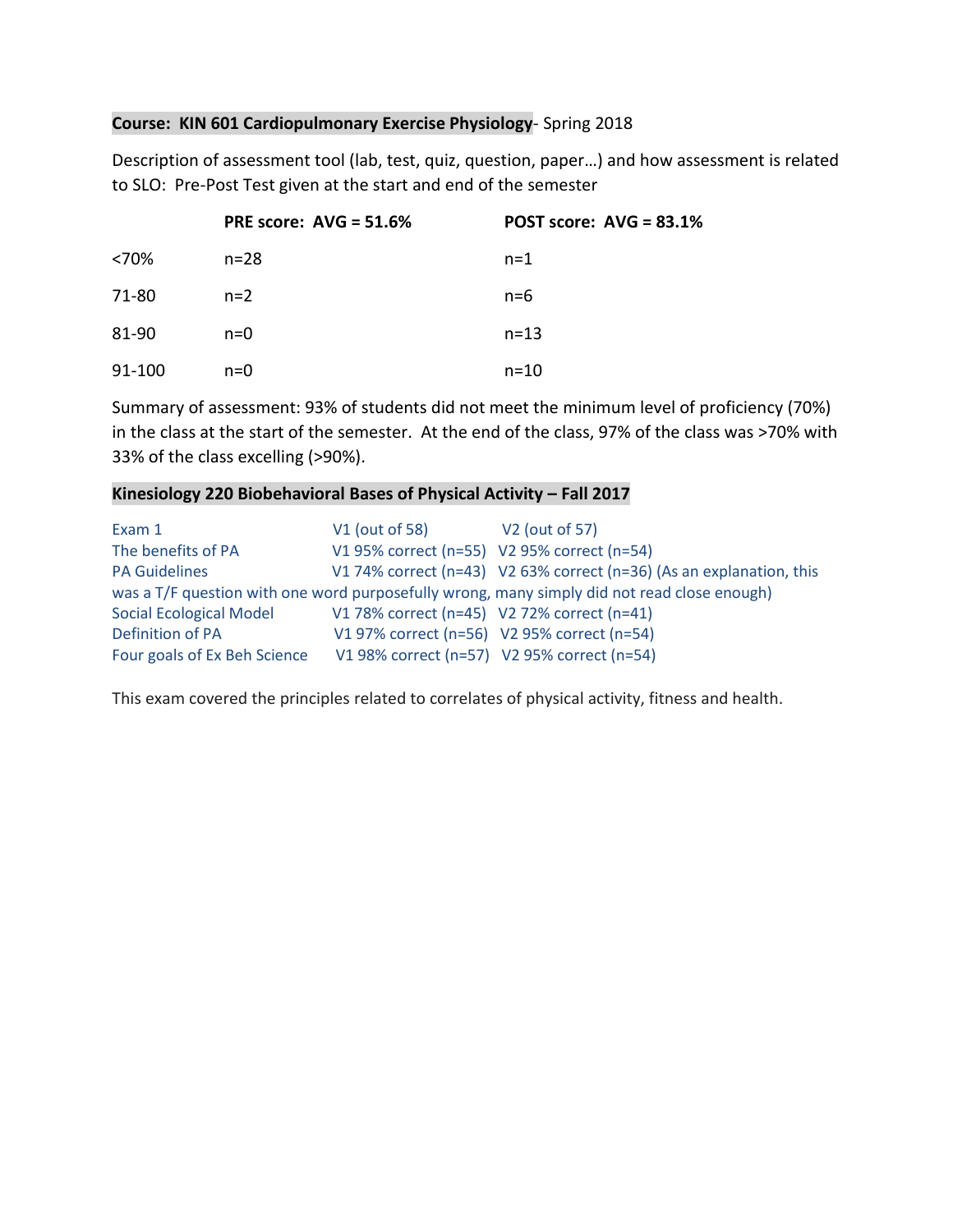## **SLO 3. Comprehend, analyze, and interpret research related to the biomechanical, physiological, behavioral, and sociological correlates of physical activity, fitness, and public health.**

### **Kinesiology 335 Physiology of Exercise Fall 2017**

Final grades

| Performance                                                      | Exceeding                                                                                                                                                                                 | <b>Meeting Expectations</b>                                                                                                                                                                | <b>Not Meeting</b>                                                                                                                                                                                      |
|------------------------------------------------------------------|-------------------------------------------------------------------------------------------------------------------------------------------------------------------------------------------|--------------------------------------------------------------------------------------------------------------------------------------------------------------------------------------------|---------------------------------------------------------------------------------------------------------------------------------------------------------------------------------------------------------|
| Category                                                         | Expectations                                                                                                                                                                              |                                                                                                                                                                                            | Expectations                                                                                                                                                                                            |
| Description of<br>performance level                              | Students in the<br>exceeding expectations<br>category received final<br>grade of 90-100%<br>demonstrating a high<br>level of understanding<br>the concepts related to<br>SLO <sub>3</sub> | Students in the<br>meeting expectations<br>category received a<br>final grade of 70-89 %<br>demonstrating a<br>reasonable level of<br>understanding of the<br>concepts related to SLO<br>3 | Students in the not<br>meeting expectations<br>category received<br>afinal grade of less<br>than 70%<br>demonstrating an<br>inadequate level of<br>understanding of the<br>concepts related to SLO<br>3 |
| Number of students<br>attaining<br>performance level<br>Comments | <b>Fall 2017</b><br>(15/65)                                                                                                                                                               | <b>Fall 2017</b><br>(42/65)                                                                                                                                                                | <b>Fall 2017</b><br>(8/65)                                                                                                                                                                              |

Final grade is an overall reflection of students understanding of the human physiological system and the relationship to physical activity behavior.

### **Kinesiology 345 Exercise Behavioral Science**

Faculty Members: Besenyi, Heinrich, Mailey, McElroy

Semester: Spring 2018

Description of assessment tool (lab, test, quiz, question, paper…) and how assessment is related to SLO:

We used two different strategies to assess this SLO. First (PART A), we included the same two questions on Exam 1 and Exam 4. The questions assessed the students' understanding of the social ecological model, which is the guiding framework for the course and the behavioral science curriculum. Students needed to comprehend behavioral and sociological correlates of physical activity and public health to answer the questions correctly. Second (PART B), we examined success rates on two questions from Exam 2 that specifically assessed students' ability to comprehend, analyze, and interpret research related to physical activity behavior.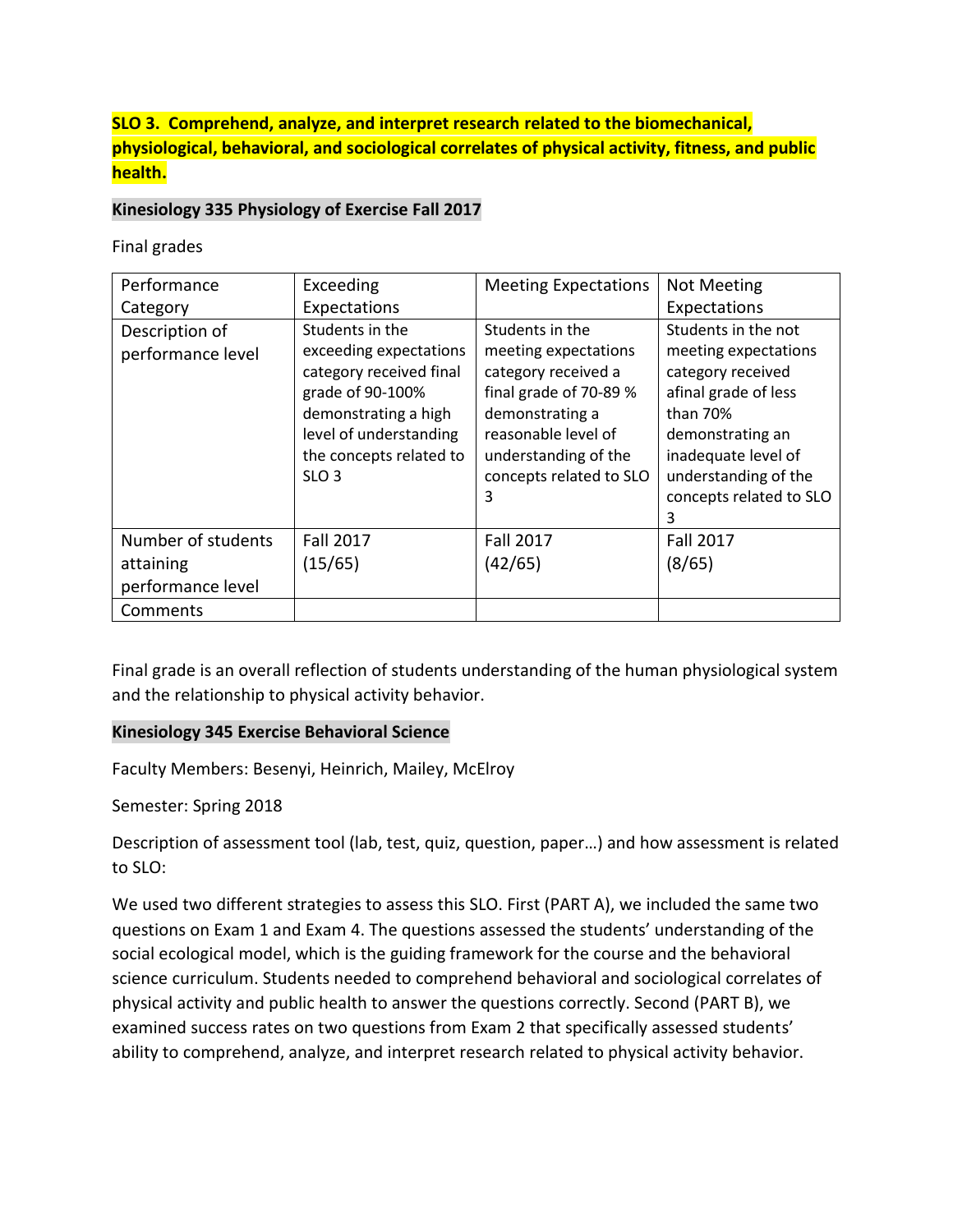#### **PART A:**

| Question                                                                                                                                                                                                                                                                                                                                                                                                                                                                                                                                                                                                                             | <b>Pre-test</b>                                                                                                                 | <b>Posttest</b>                                                                           |
|--------------------------------------------------------------------------------------------------------------------------------------------------------------------------------------------------------------------------------------------------------------------------------------------------------------------------------------------------------------------------------------------------------------------------------------------------------------------------------------------------------------------------------------------------------------------------------------------------------------------------------------|---------------------------------------------------------------------------------------------------------------------------------|-------------------------------------------------------------------------------------------|
| The built environment is thought to cut across<br>which levels of the social ecological model?                                                                                                                                                                                                                                                                                                                                                                                                                                                                                                                                       | On two of three test<br>versions                                                                                                | <b>Met expectations:</b><br>90.8% (69/76)                                                 |
| Individual, interpersonal, and community<br>a.<br>Policy-social structural, intrapersonal, and<br>b.<br>organizational<br>Built environment, community,<br>c.<br>organizational<br>It cuts across all levels of the model<br>d.                                                                                                                                                                                                                                                                                                                                                                                                      | <b>Met expectations:</b><br>92.6% (50/54)<br>Did not meet<br>expectations: 7.4%<br>(4/54)                                       | Did not meet<br>expectations: 9.2%<br>(7/76)                                              |
| Q2 Besides intervening to create behavior change,<br>the social ecological model framework is important<br>to the study of physical activity because the model<br>a. acknowledges that individual choice is the<br>key to understanding physical activity<br>behavior.<br>acknowledges that physical activity can be<br>b.<br>best understood when we examine factors<br>from multiple levels.*<br>acknowledges that social structural factors<br>C.<br>are the most important component of<br>understanding behavior.<br>rates the importance of behavioral factors<br>d.<br>ranging from an individual level to a policy<br>level. | On two of three test<br>versions<br><b>Met expectations:</b><br>80.4% (41/51)<br>Did not meet<br>expectations: 19.6%<br>(10/51) | <b>Met expectations:</b><br>92.1% (70/76)<br>Did not meet<br>expectations: 7.9%<br>(6/76) |

Summary of Part A assessment: Due to the use of multiple choice exam questions, there was no opportunity for students to exceed expectations. Results indicate that students remained knowledgeable about the cross-cutting features of the built environment, but increased understanding of the social ecological model as a whole. Their improvement was facilitated by lecture and lab activities throughout the semester that addressed multiple levels of the model. In future semesters, we will use a pre-post quiz separate from the exams to better assess students' ability to comprehend, analyze, and interpret research.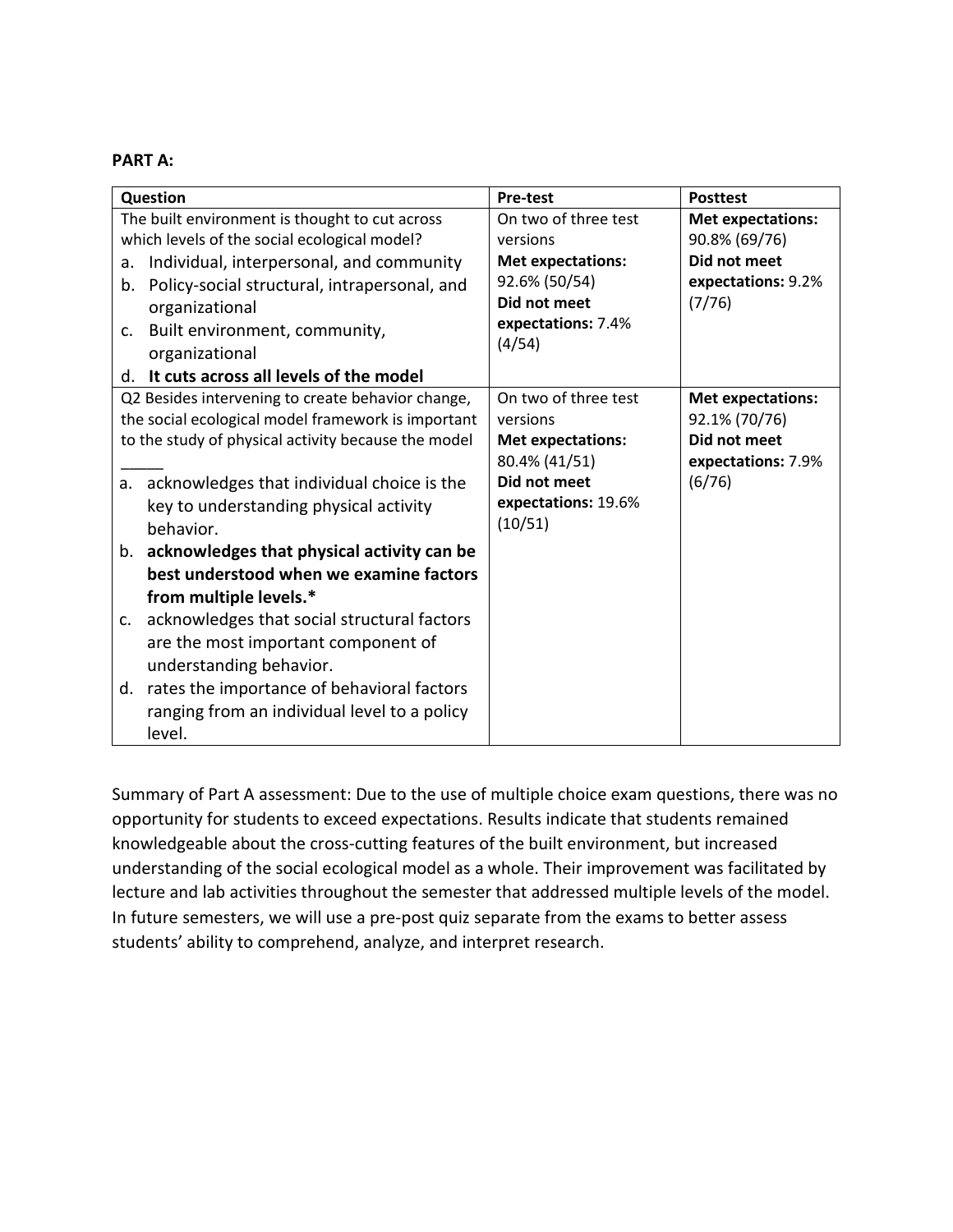**PART B:** Two questions from Exam 2 (individual level influences; Dr. Mailey)

- 8. The figure below presents results from a study by Ekkekakis and Lind (2006). The left-side panels depict exercise sessions completed at self-selected intensity, and the right-side panels depict sessions completed at imposed intensity. Based on these data, which of the following statements is TRUE?
	- a. Ratings of perceived exertion were the same for overweight and normal weight individuals.
	- b. When overweight individuals self-selected their speed, their pleasure ratings declined significantly.
	- **c. Imposing a higher intensity did not cause pleasure ratings to decline for normal weight individuals**
	- d. There was no difference in pleasure ratings between overweight and normal weight individuals when a higher speed was imposed



**62/79 students (78%) Met Expectations (answered correctly). 17/79 students (21.5%) Did Not Meet Expectations.**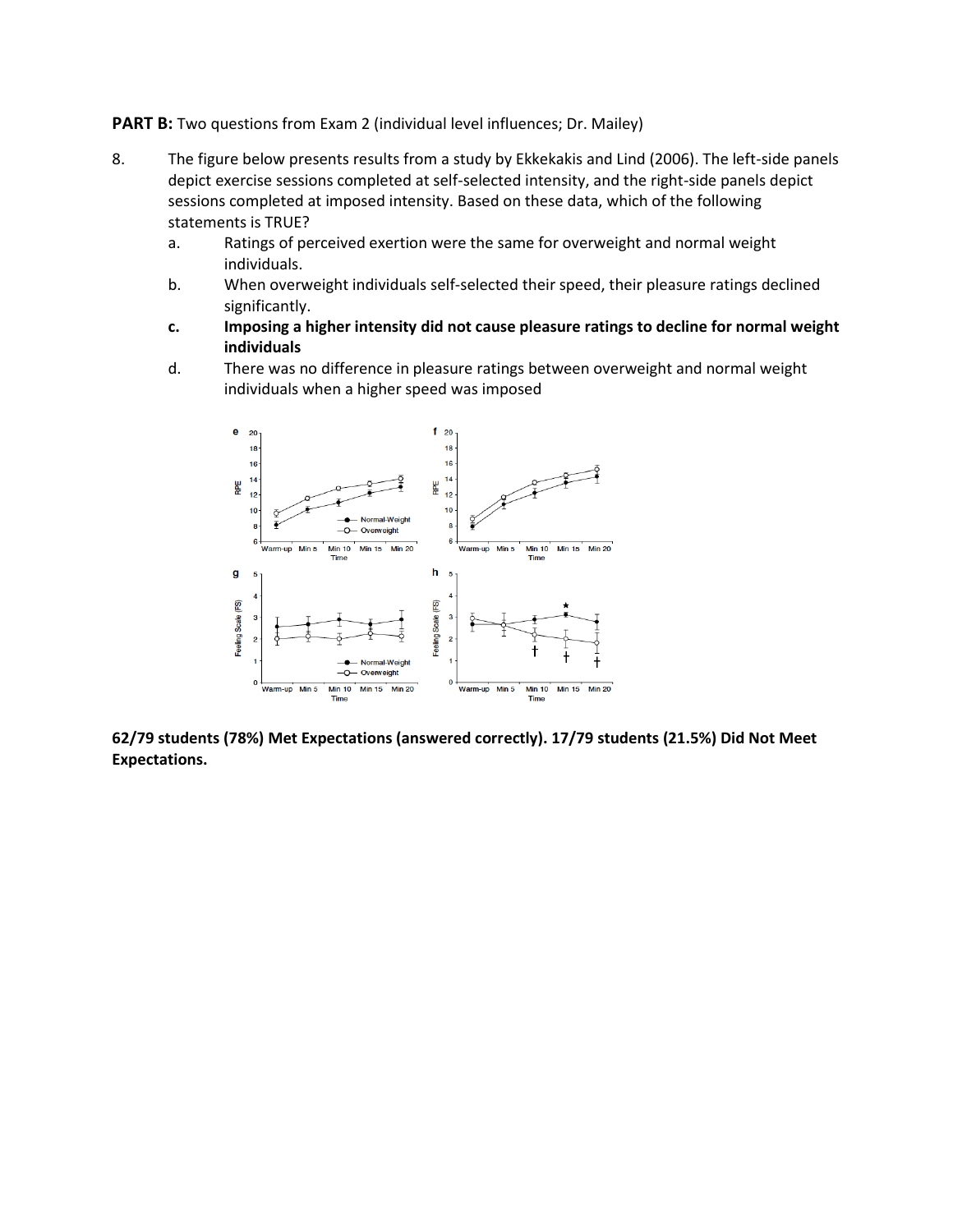20. The figure below depicts the results from the study by Rote and colleagues, which compared two intervention approaches for increasing physical activity among college females. Based on the figure, we can conclude:

### **a. Wearing a pedometer and tracking steps was an effective strategy for increasing physical activity**

b. Receiving social support from Facebook did not significantly enhance the effectiveness of the intervention

c. College students are a difficult population to reach with web-based interventions



## **71/79 students (90%) Met Expectations (answered correctly). 8/79 students (10.1%) Did Not Meet Expectations.**

Summary of Part B assessment: Based on these two questions, 80-90% of students demonstrated sufficient evidence that they can comprehend, analyze, and interpret research. We will continue to teach and reinforce skills related to interpreting tables, figures, and descriptions of research study results in future semesters.

## **Kinesiology 611 Neurological Exercise Physiology**

**Faculty Member:** Steven Copp

**Semester:** Fall 2017

**SLO being evaluated:** #3, Comprehend, analyze, and interpret research related to the biomechanical, physiological, behavioral, and sociological correlates of physical activity, fitness, and public health.

**Course:** Neurological Exercise Physiology

**Description of assessment tool (lab, test, quiz, question, paper…) and how assessment is related to SLO:** This SLO was assessed with two questions on exam 3. These questions required knowledge of experimental findings as well as the correct interpretation of the experimental findings. These questions were purposefully designed to be complex and integrated. "Exceeding expectations" was defined as answering both questions correctly. "Meeting expectations" was defined as answering one of the questions correctly. A total of 34 students completed the assessment.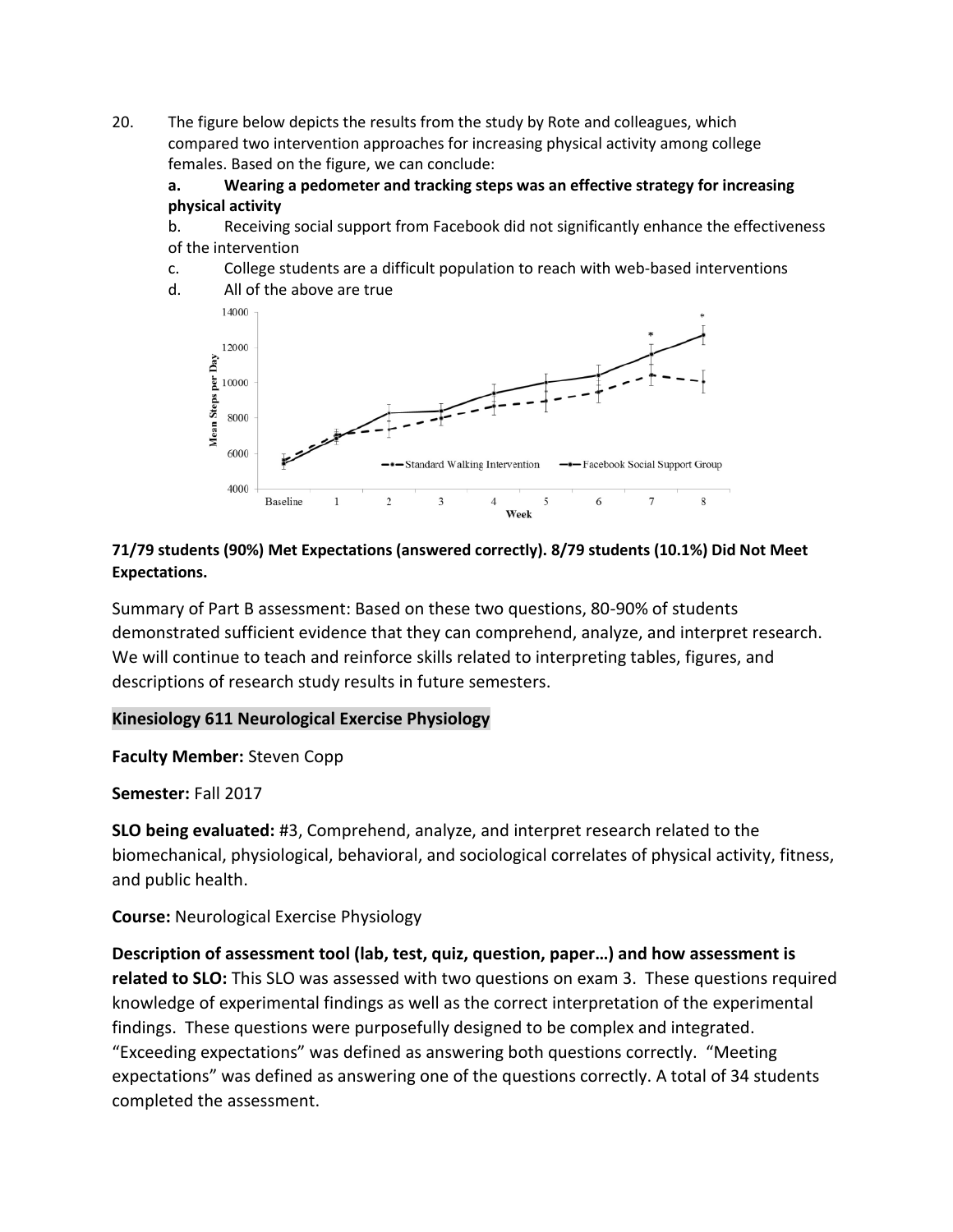### **Assessment rubric:**

| Performance        | Exceeding            | <b>Meeting Expectations</b> | <b>Not Meeting</b>     |
|--------------------|----------------------|-----------------------------|------------------------|
| Category           | Expectations         |                             | Expectations           |
| Description of     | Answering both       | Answering one               | Answering both         |
| performance level  | questions correctly. | question correctly.         | questions incorrectly. |
| Number of students | 25/34 (73.5%)        | 6/34(17.6%)                 | 3/34(8.8%)             |
| attaining          |                      |                             |                        |
| performance level  |                      |                             |                        |
| Comments           |                      |                             |                        |

**Summary of assessment:** Overall, the assessment results indicate that the majority of the students are meeting or exceeding expectations. This performance was facilitated by extended class discussion of research papers. This will continue to be the strategy going forward.

## **SLO 4. : Know/Comprehend the impact of physical inactivity on fitness and health in a societal context.**

### **Kinesiology 603 Cardiovascular Exercise Physiology**

Faculty Member: Brad Behnke

Semester: Fall 2017 Spring 2018

SLO being evaluated: SLO4

Course: KIN603

Description of assessment tool (lab, test, quiz, question, paper…) and how assessment is related to SLO:

SLO4 was assessed in Kinesiology 603 during the Fall 2017 and Spring 2018 semester. A comprehensive quiz was given during the final 2 weeks of course on the effect(s) of inactivity on medical costs and cancer and the societal costs (psychological through monetary).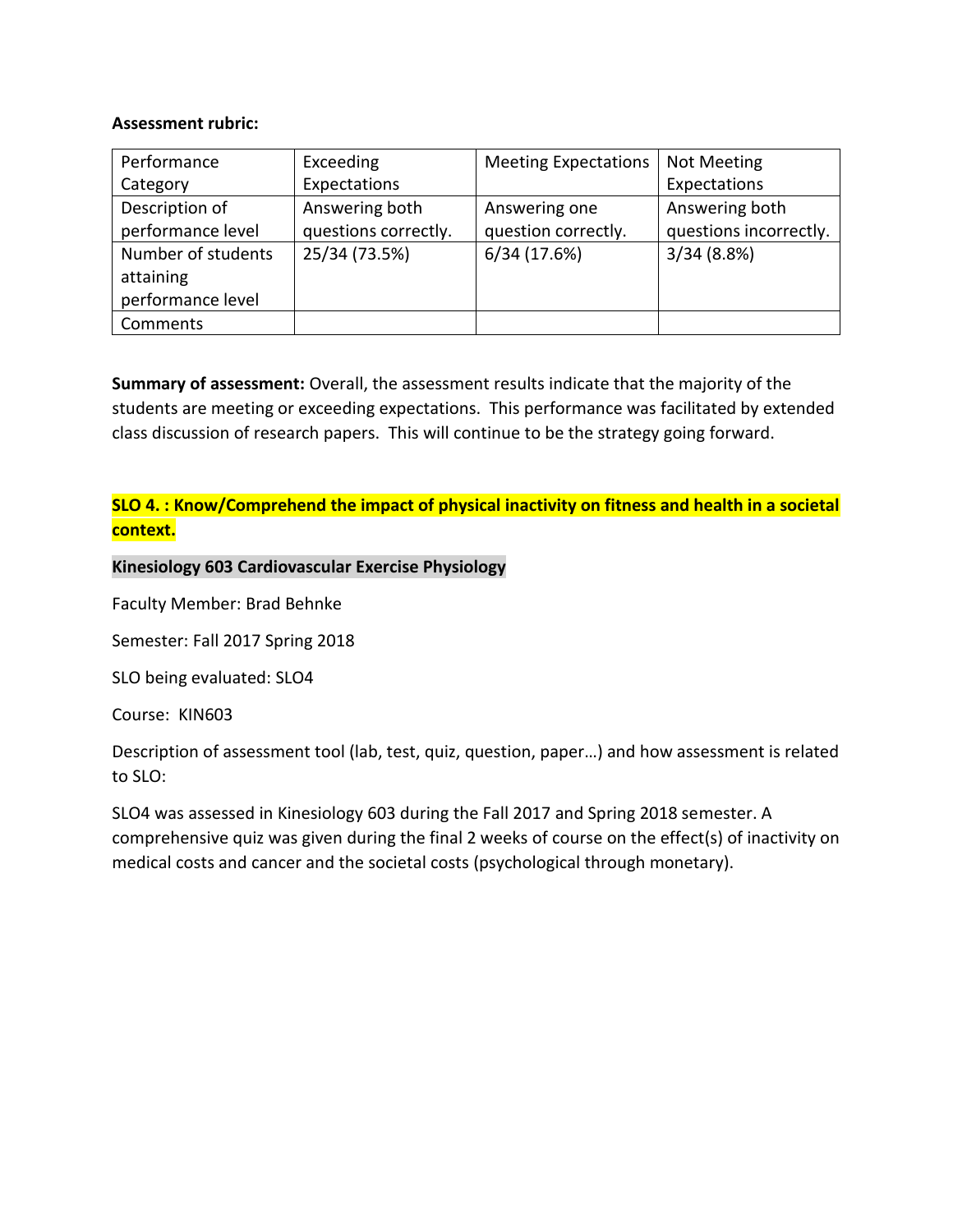| Performance                         | Exceeding                                                                                                                                    | <b>Meeting Expectations</b>                                                                                                        | <b>Not Meeting</b>                                                                                                                            |
|-------------------------------------|----------------------------------------------------------------------------------------------------------------------------------------------|------------------------------------------------------------------------------------------------------------------------------------|-----------------------------------------------------------------------------------------------------------------------------------------------|
| Category                            | Expectations                                                                                                                                 |                                                                                                                                    | Expectations                                                                                                                                  |
| Description of<br>performance level | Students in the<br>exceeding expectations<br>category received an<br>exam score of 90-100%<br>demonstrating a high<br>level of understanding | Students in the<br>meeting expectations<br>category received an<br>exam score of 70-89 %<br>demonstrating a<br>reasonable level of | Students in the not<br>meeting expectations<br>category received an<br>exam score of less than<br>70% demonstrating an<br>inadequate level of |
|                                     | of inactivity.                                                                                                                               | understanding of<br>inactivity.                                                                                                    | inactivity.                                                                                                                                   |
| Number of students                  | F17(39/43)                                                                                                                                   | F17(0/43)                                                                                                                          | F17(4/43)                                                                                                                                     |
| attaining                           | S18(38/51)                                                                                                                                   | S18(7/51)                                                                                                                          | S18(6/51)                                                                                                                                     |
| performance level                   |                                                                                                                                              |                                                                                                                                    |                                                                                                                                               |
| Comments                            |                                                                                                                                              |                                                                                                                                    |                                                                                                                                               |

Summary of assessment:

The quiz scores reflect that the majority of the class was able to describe the societal costs, from a clinical, psychological, and monetary context.

## **SLO 5: Identify, comprehend and apply contemporary knowledge, principles, and research related to appropriate biophysical, social and behavioral correlates of physical activity, fitness and public health.**

## **Course: KIN 635 – Nutrition and Exercise**

Description of assessment tool (lab, test, quiz, question, paper…) and how assessment is related to SLO:

SLO 5 was evaluated with weekly summaries of the lecture, research seminar presentation, and discussion. Additionally, students completed discussion questions related to the integration and application of each week's topic. Questions included T/F, multiple answer, and short answer and were used to evaluate each student's understanding of the material and how it should be applied in practice.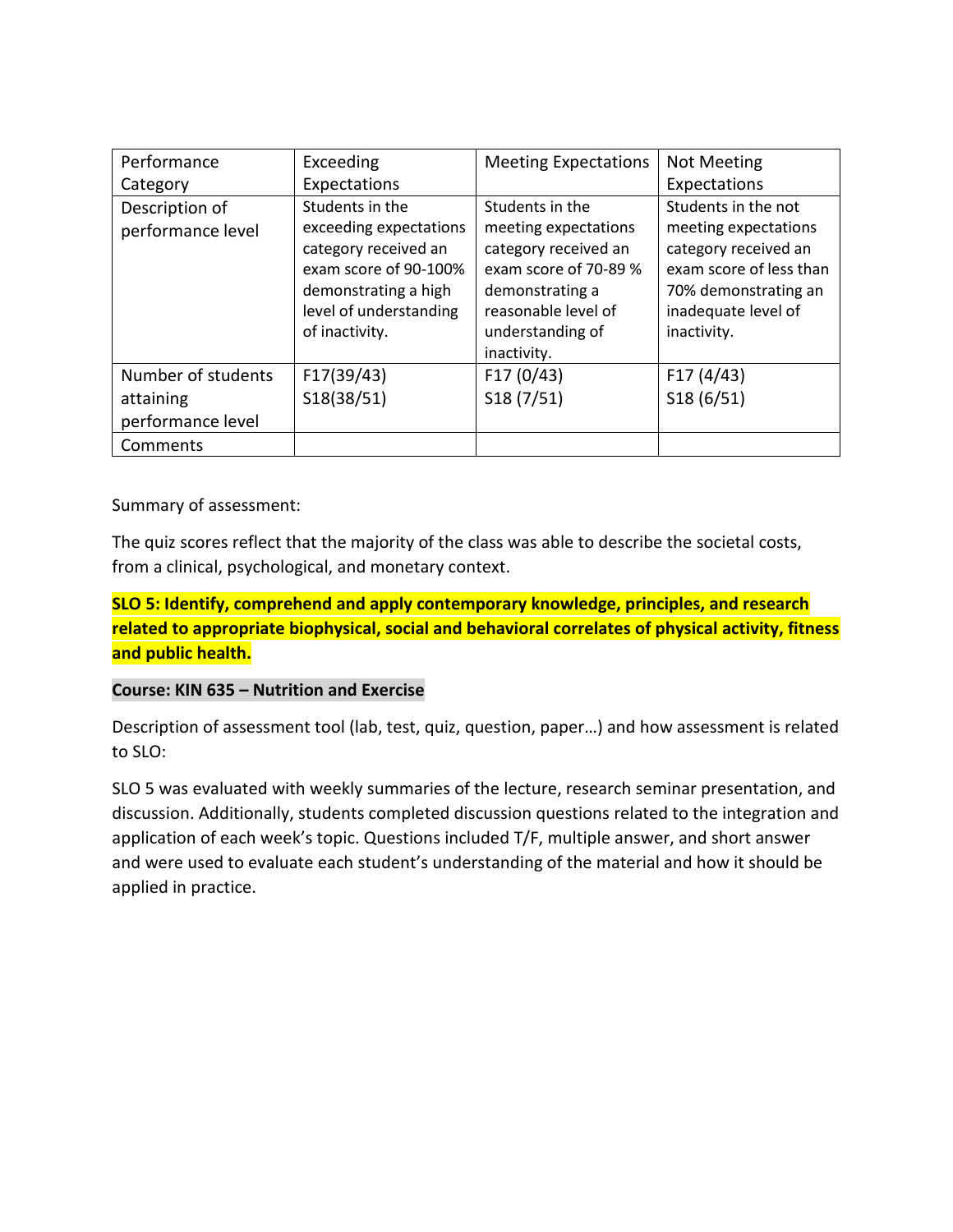| Performance        | Exceeding              | <b>Meeting Expectations</b> | <b>Not Meeting</b>      |
|--------------------|------------------------|-----------------------------|-------------------------|
| Category           | Expectations           |                             | Expectations            |
| Description of     | Students in the        | Students in the             | Students in the not     |
| performance level  | exceeding expectations | meeting expectations        | meeting expectations    |
|                    | category received an   | category received an        | category received an    |
|                    | exam score of 90-100%  | exam score of 70-89 %       | exam score of less than |
|                    | demonstrating a high   | demonstrating a             | 70% demonstrating an    |
|                    | level of understanding | reasonable level of         | inadequate level of     |
|                    | of the human organ     | understanding of the        | understanding of the    |
|                    | system level.          | human organ system          | human organ system      |
|                    |                        | level.                      | level                   |
| Number of students | Spring 2018 (29/43)    | Spring 2018 (14/43)         | Spring 2018 (0/43)      |
| attaining          |                        |                             |                         |
| performance level  |                        |                             |                         |
| Comments           |                        |                             |                         |

### **Kinesiology 607 Muscle Exercise Physiology**

Faculty Member: Thomas J. Barstow

Semester: Fall 2017

SLO being evaluated: **SLO 5: Identify, comprehend, and apply** contemporary knowledge, principles, and research related to appropriate biophysical, social and behavioral correlates of physical activity, fitness, and public health.

Course: KIN 607 Muscle Physiology

Description of assessment tool (lab, test, quiz, question, paper…) and how assessment is related to SLO:

A midterm exam was given upon completion of the first third of the semester which covered materials related to the comprehension and application of relevant current research to the functioning of skeletal muscles during contractions and exercise.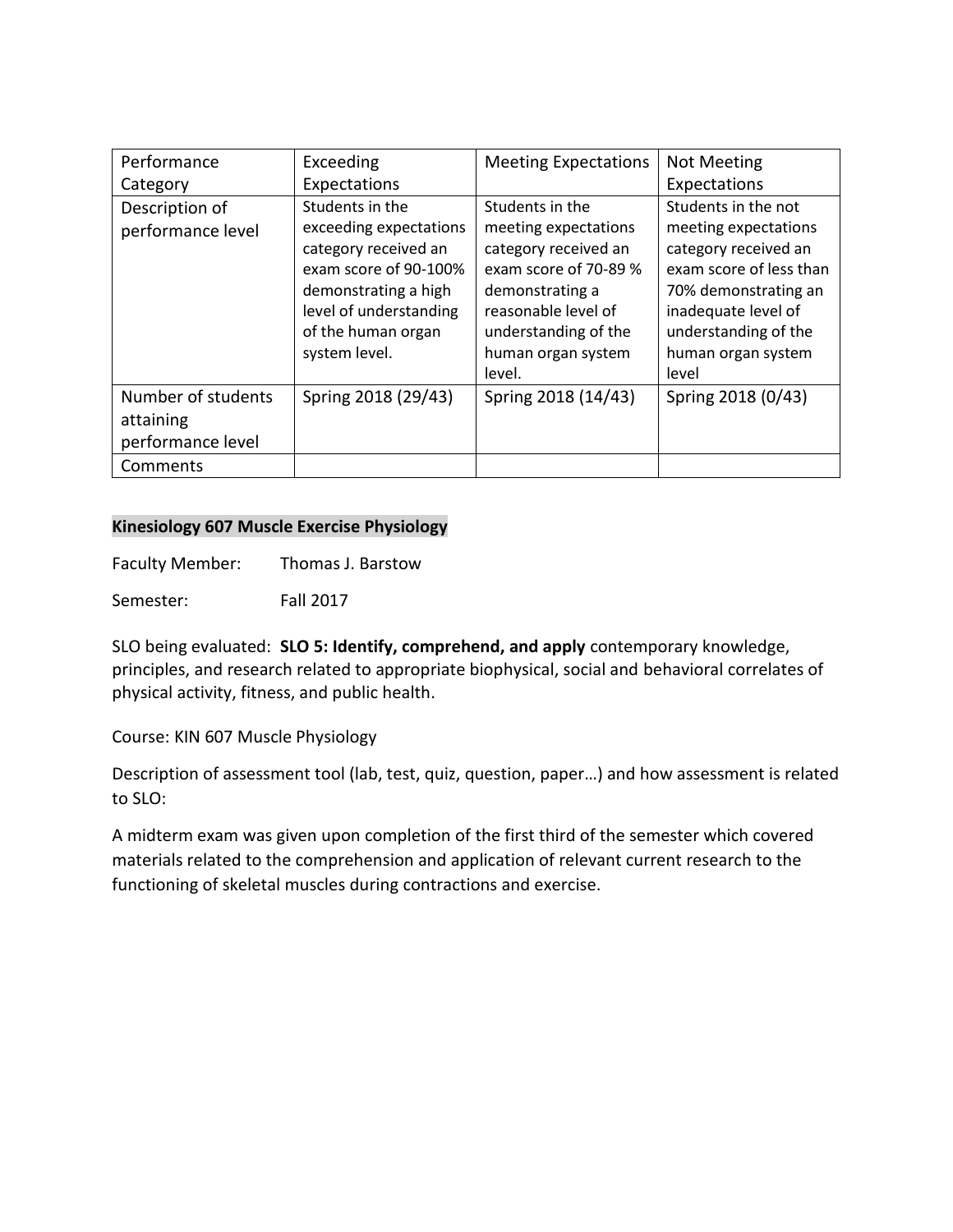| Performance        | Exceeding              | <b>Meeting Expectations</b> | <b>Not Meeting</b>     |
|--------------------|------------------------|-----------------------------|------------------------|
| Category           | Expectations           |                             | Expectations           |
| Description of     | Students in the        | Students in the             | Students in the not    |
| performance level  | exceeding expectations | meeting expectations        | meeting expectations   |
|                    | category received a    | category received a         | category received a    |
|                    | score of 90-100%       | score of 70-89%             | score of less than 70% |
|                    | demonstrating a high   | demonstrating a             | demonstrating an       |
|                    | level of understanding | reasonable level of         | inadequate level of    |
|                    | of how skeletal muscle | understanding of how        | understanding of how   |
|                    | functions              | skeletal muscle             | skeletal muscle        |
|                    |                        | functions                   | functions              |
| Number of students | 19/50 (38%)            | 16/50 (32%)                 | 15/50 (30%)            |
| attaining          |                        |                             |                        |
| performance level  |                        |                             |                        |
| Comments           |                        |                             |                        |

Summary of assessment:

Assessment results indicate that several students struggled early in class with the material. Performance improved over the course of the semester such that 29/50 (58%) exhibited an overall understanding of the entire material which exceeded expectations, and the remainder, 21/50 (42%) met expectations, with no student finishing the course with an inadequate understanding of muscle function.

## **Kinesiology 615 Cardiorespiratory/Comparative Physiology in Health and Disease**

Faculty Member: David C. Poole

Semester: Fall 2017

SLO being evaluated: **SLO 5: Identify, comprehend, and apply** contemporary knowledge, principles, and research related to appropriate biophysical, social and behavioral correlates of physical activity, fitness, and public health.

## Course: KIN 615

Description of assessment tool (lab, test, quiz, question, paper…) and how assessment is related to SLO: A comprehensive quiz was given during the last week of the Fall semester to evaluate students' understanding of integrated physiology and biological homeostasis.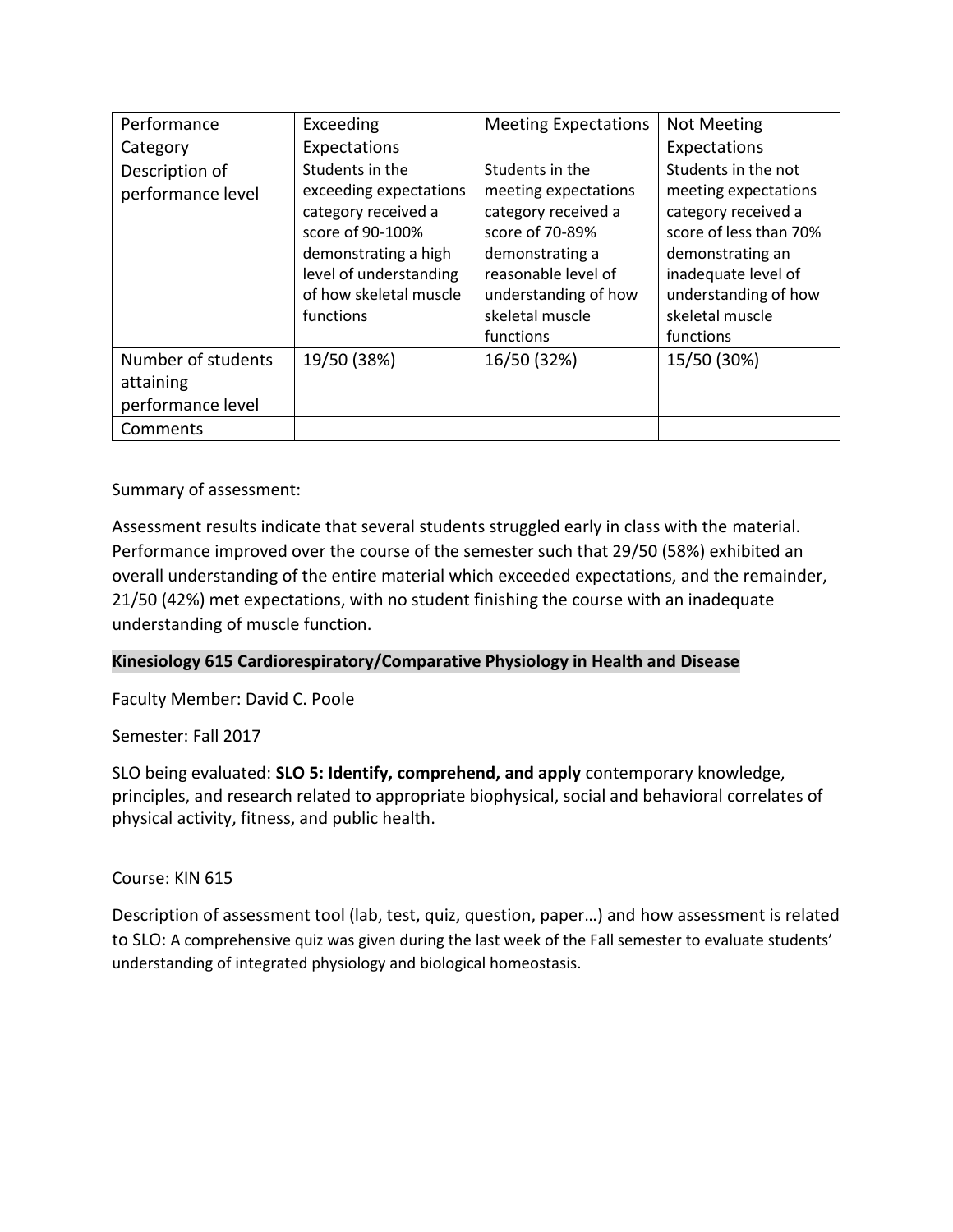| Performance        | Exceeding              | <b>Meeting Expectations</b> | <b>Not Meeting</b>      |  |  |
|--------------------|------------------------|-----------------------------|-------------------------|--|--|
| Category           | Expectations           |                             | Expectations            |  |  |
| Description of     | Students in the        | Students in the             | Students in the not     |  |  |
| performance level  | exceeding expectations | meeting expectations        | meeting expectations    |  |  |
|                    | category received an   | category received an        | category received an    |  |  |
|                    | exam score of 90-100%  | exam score of 70-89%        | exam score of <70%      |  |  |
|                    | demonstrating a high   | demonstrating an            | demonstrating an        |  |  |
|                    | level of understanding | acceptable level of         | unacceptable level of   |  |  |
|                    | of integrative         | understanding of            | understanding of        |  |  |
|                    | physiology.            | integrative physiology.     | integrative physiology. |  |  |
| Number of students | 60%                    | 40%                         | 0%                      |  |  |
| attaining          |                        |                             |                         |  |  |
| performance level  |                        |                             |                         |  |  |
| Comments           |                        |                             |                         |  |  |

Summary of assessment: Assessment results indicate that students understood and were able to articulate information at a high level related to integrative physiology. This performance was facilitated by discussion groups, application of Bloom's Taxonomical classifications emphasizing problem solving, creative thinking and critical reading of the pertinent literature. Future classes will continue to explore concepts such as a visual syllabus, "Goldfish bowl" exercises and also exploration of the historical development of knowledge especially as applied to physiology and medicine.

## **SLO 6: Synthesize and integrate knowledge, principles, and analytic methods from the study of social, behavioral and biophysical correlates of physical activity, fitness and public health in order to propose solutions and evidence-based interventions for relevant practical problems and issues.**

## **Kinesiology 612 Policy, Built Environment and Physical Activity**

Faculty Member: Katie Heinrich

Semester: Fall 2017

SLO being evaluated: SLO 6. Ability to synthesize and integrate knowledge, principles, and analytic methods from the study of the influences on physical activity, fitness, and public health in order to propose solutions and evidence based interventions for relevant practical problems and ideas [3 = Exceeds Program Expectations (advanced), 2 = Meets Program Expectations (Proficient), 1 = Meets Minimum Acceptable Level (developing), 0 = Does Not Meet Expectations.

Course: KIN 612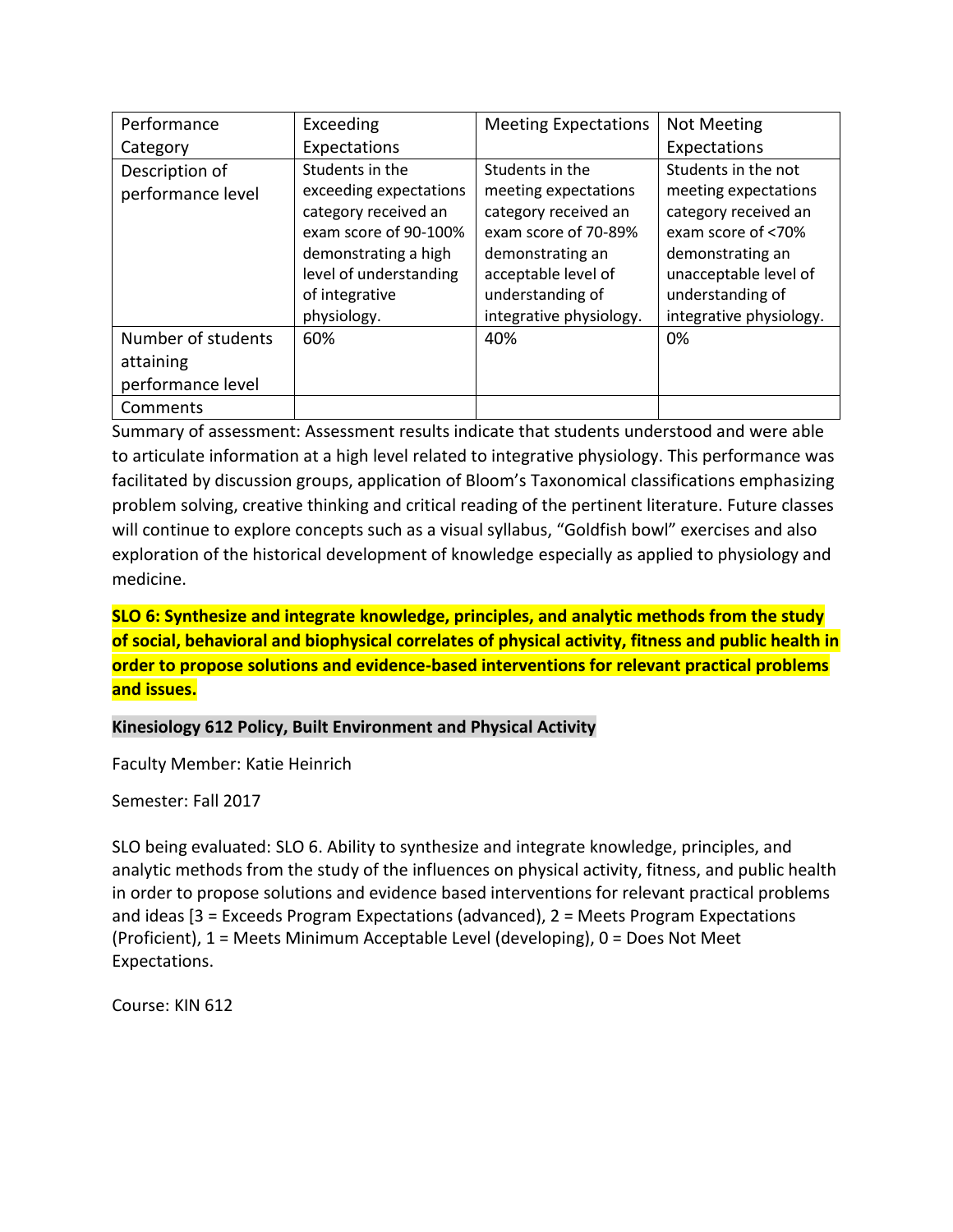Description of assessment tool (lab, test, quiz, question, paper…) and how assessment is related to SLO: Students worked in a group of 4 to comprehensively assess three Manhattan, Kansas parks using the electronic community park assessment tool (eCPAT) app. Groups selected one of their three parks on which to focus their project. Their projects proceeded in a series of logical steps, culminating in a written paper and a presentation of evidence‐based recommendations to improve the park as a physical activity behavior setting, including active transportation means to access it. SLO 6 was evaluated as part of their group papers.

| Performance        | Exceeding             | <b>Meeting Expectations</b> | <b>Not Meeting</b>    |
|--------------------|-----------------------|-----------------------------|-----------------------|
| Category           | Expectations          |                             | Expectations          |
| Description of     | Students went         | Students met                | Students did not      |
| performance level  | beyond expectations   | expectations for            | meet expectations     |
|                    | for bringing in       | incorporating               | for incorporating     |
|                    | relevant scientific   | relevant scientific         | relevant scientific   |
|                    | literature to suggest | literature to suggest       | literature to suggest |
|                    | solutions for         | solutions for               | solutions for         |
|                    | increasing physical   | increasing physical         | increasing physical   |
|                    | activity at the park. | activity at the park.       | activity at the park. |
| Number of students | 20                    | 20                          | 0                     |
| attaining          |                       |                             |                       |
| performance level  |                       |                             |                       |
| Comments           |                       |                             |                       |

Sample assessment rubric:

## **SLO 7: Retrieve and manage information effectively in the examination and communication of problems and issues related to physical activity, fitness, and public health.**

### **Kinesiology 310 Measurement and Research Techniques in Kinesiology Group Research Paper**

Students developed a research problem, analyzed data, and wrote a research paper using a journal format for SLO 6. Data was collected in labs and students used this data to answer a research question.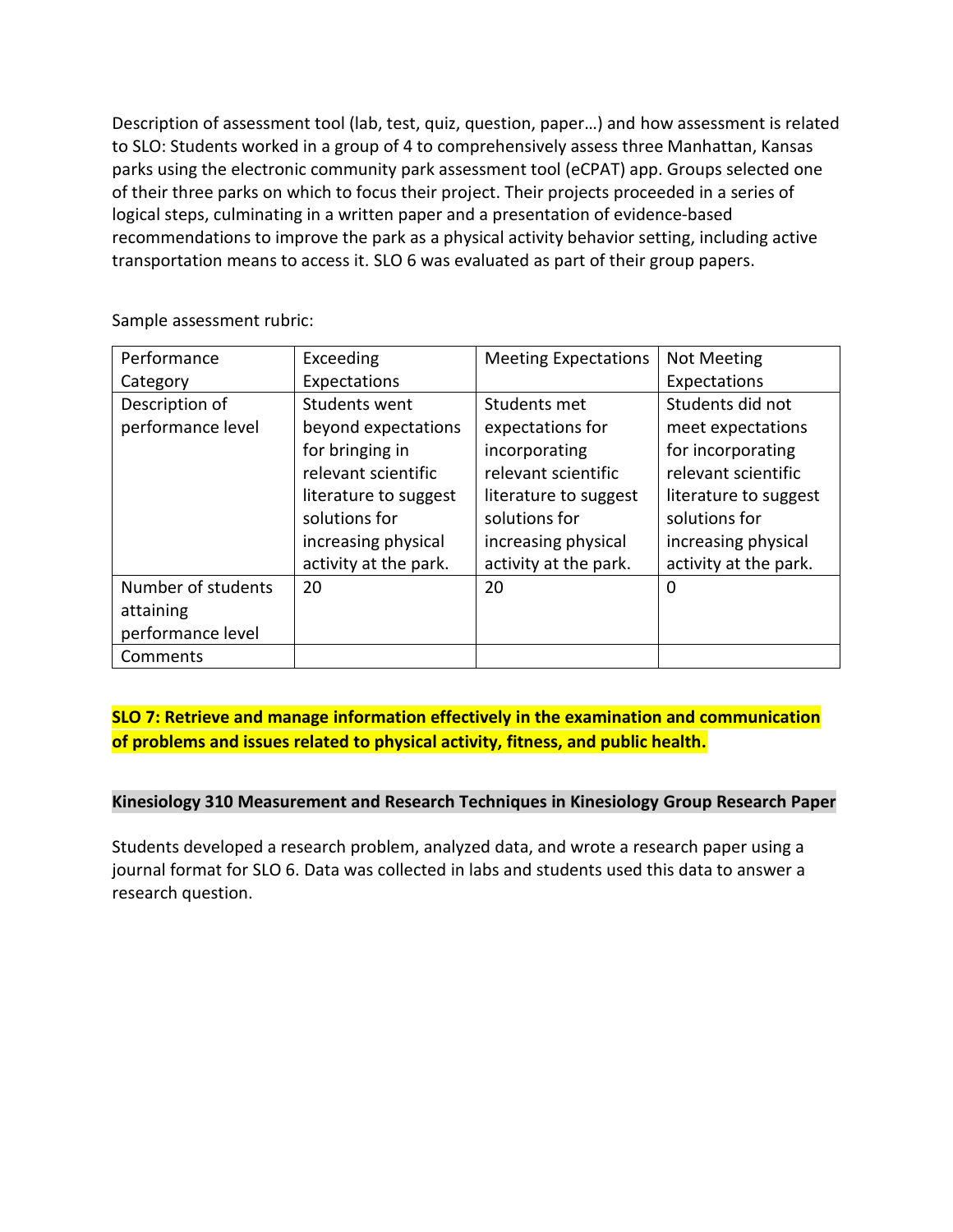| <b>Component</b>                               | <b>Exceeding Expectations</b>                                                                                                                                                             | <b>Meeting Expectations</b>                                                                                                                                                                       | <b>Not Meeting Expectations</b>                                                                                                                                                                     |
|------------------------------------------------|-------------------------------------------------------------------------------------------------------------------------------------------------------------------------------------------|---------------------------------------------------------------------------------------------------------------------------------------------------------------------------------------------------|-----------------------------------------------------------------------------------------------------------------------------------------------------------------------------------------------------|
| <b>Introduction (10)</b>                       | <b>Introduction is well</b><br>written, provides a solid<br>background of the<br>content area and clearly<br>elaborates hypothesis<br>34/42                                               | Introduction is adequate and<br>gives some background of<br>the content area with a<br>reasonable hypothesis<br>8/42                                                                              | <b>Introduction is inadequate</b><br>and provides limited<br>background and hypothesis<br>0/42                                                                                                      |
| Methods                                        | Participants and<br>measurements are clearly<br>described with sufficient<br>literature support.<br>Measurements are<br>clearly presented an<br>replication would be<br>possible<br>35/42 | Participants and<br>measurements are<br>adequately described with<br>some literature support.<br>Measurements are somewhat<br>clearly presented and<br>replication would be difficult<br>7/42     | Participants and<br>measurements are poorly<br>described with limited or no<br>literature support.<br>Measurements are not<br>clearly presented and<br>replication would not be<br>possible<br>0/42 |
| <b>Results</b>                                 | Statistical tests are<br>appropriate and clearly<br>presented<br>28/42                                                                                                                    | Statistical tests are generally<br>appropriate and reasonably<br>presented<br>13/42                                                                                                               | Statistical tests are<br>inappropriate and poorly<br>presented.<br>1/42                                                                                                                             |
| Discussion/<br>Conclusions                     | Discussion and<br>conclusions are<br>appropriate to findings<br>and connected to<br>literature<br>30/42                                                                                   | Discussion and conclusions<br>are somewhat appropriate<br>and somewhat connected to<br>the literature<br>11/42                                                                                    | Discussion and conclusions<br>are inappropriate and have<br>little connection to the<br>literature<br>1/42                                                                                          |
| Abstract<br>APA style<br>References<br>Writing | Abstract provides a<br>reasonable summary of<br>the study. APA style is<br>used correctly in citations<br>and references. Writing is<br>clear and appropriate<br>39/42                    | Abstract provides a<br>somewhat reasonable<br>summary of the study. APA<br>style is mostly used correctly<br>in citations and references.<br>Writing is somewhat clear<br>and appropriate<br>3/42 | Abstract provides an<br>unreasonable summary of<br>the study. APA style is used<br>incorrectly in citations and<br>references. Writing is unclear<br>and inappropriate<br>0/42                      |

**SLO 8: Know/comprehend/value cultural differences related to physical activity, fitness, and public health**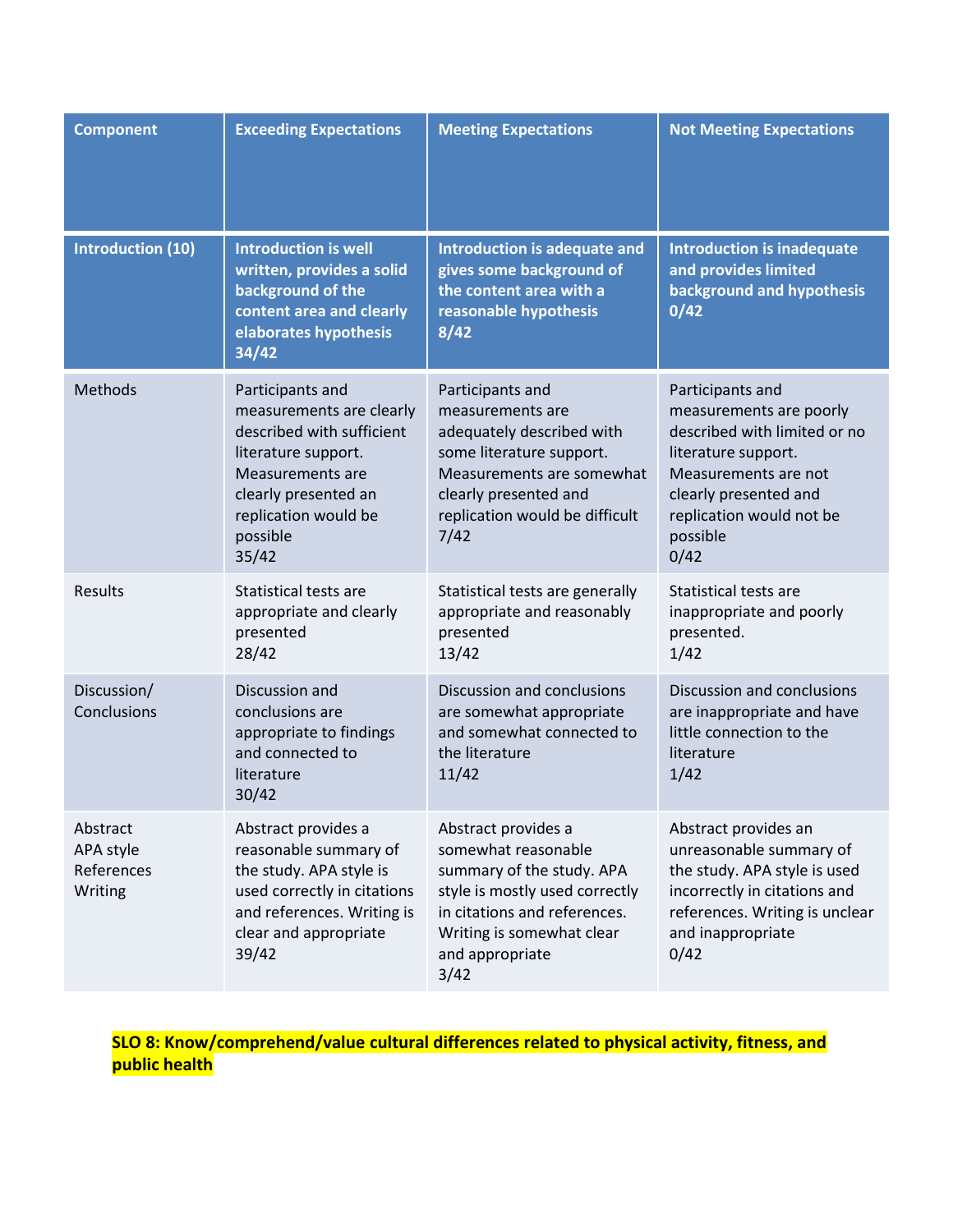### **Kinesiology 602 Social Structural Determinants of Physical Activity**

#### SLO Report for Kin 602

SLO: Know/comprehend/value cultural differences related to physical activity, fitness, and public health.

Activity: Students reviewed a 20 minute video featuring Dr. David Williams and were asked to identify the three main messages regarding health equity and the role of cultural competency.

Results: 36 passed

2 failed

### **SLO Summary Report**

All Kinesiology faculty submitted an SLO report for the 2017-2018 academic year. These reports covered 8 of the 8 SLO's for the Kinesiology program.

## **SLO 1:**

**(Kinesiology 360) –** SLO 1 was measured by use of a comprehensive quiz in Anatomy and Physiology in the Fall of 2017. This quiz indicated that 98.3% of students either exceeded or met expectations on the material related to the human organ systems. Future classes will continue to be adopted to assist in continued growth and development of understanding this vital knowledge for majors.

**(Kinesiology 617) –** SLO 1 was evaluated with daily quizzes and exams throughout the course. Results indicated that the majority of students wither exceeded or met expectations (92%) on the ability to interpret the molecular process that drives physiological function in health and disease. Students who did not meet expectations will be examined to determine underlying causes of performance at an unacceptable level.

## **SLO 2**

**(Kinesiology 220) –** SLO 2 was assessed through the results of the first exam on questions specific to the learning outcome. Results indicated that student comprehension on the relevant topics related to benefits of physical activity, guidelines, the social ecological model, defining physical activity and the goals of exercise behavioral science was high in all areas. Future assessments in this area will examine strategies to encourage more accurate reading of questions and long-term comprehension of topics related to this learning outcome.

**(Kinesiology 330) –** SLO 2 was assessed through final grades that indicate the students understanding of the concepts related to the course. Assessments included exams, a videography project, and labs. In both the Fall and Spring semesters, all students were able to understand, articulate, and demonstrate comprehension of the primary objectives of the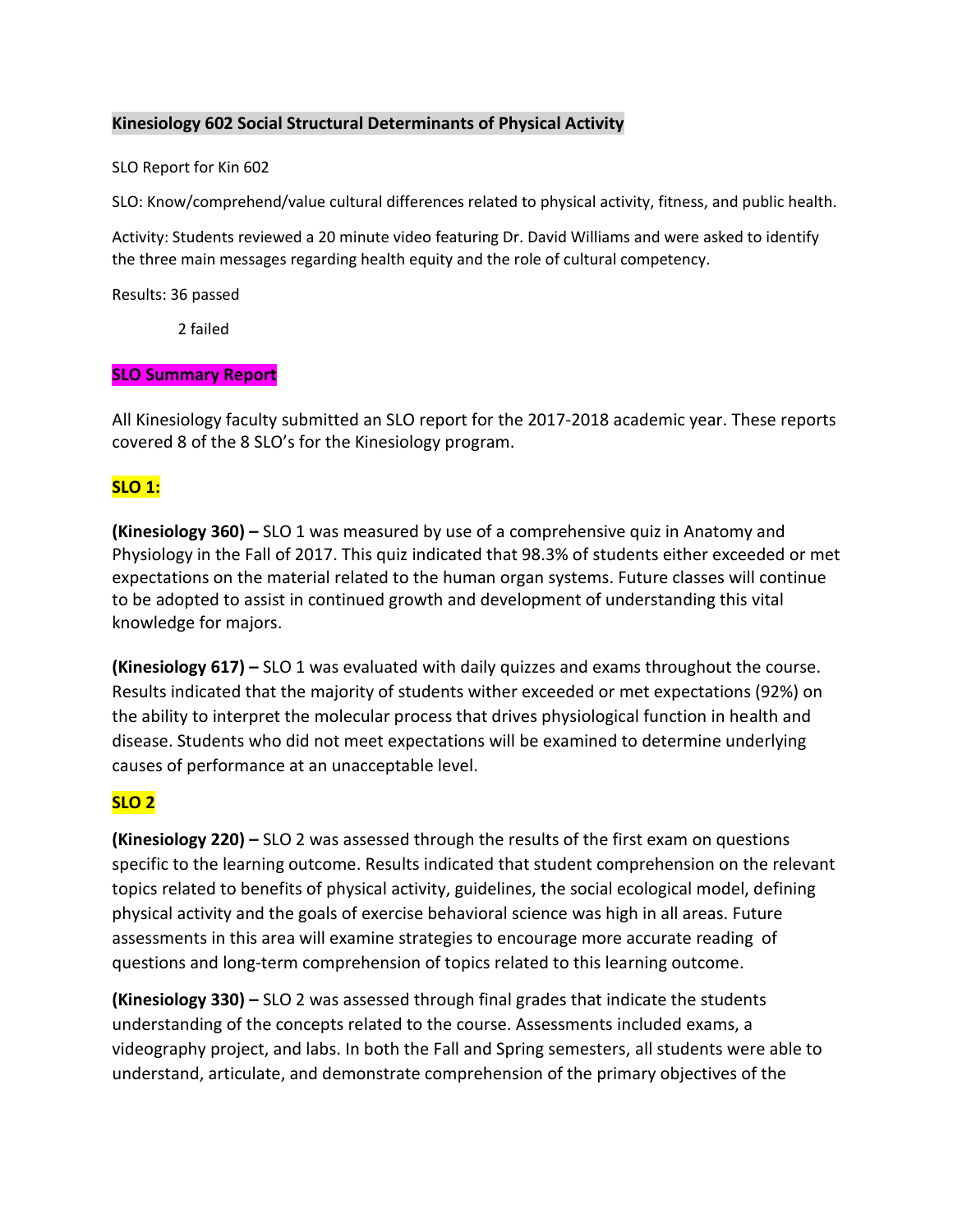course. The level of detail in instruction and built-in supports facilitated this level of comprehension.

**(Kinesiology 601) –** SLO 2 was assessed in the Cardiopulmonary Exercise physiology course in the Spring semester of 2018. Students received a comprehensive pre and post-test over the concepts of the course at the beginning and end of the semester. On the pre-test, 1% of students met expectations and 99% did not meet expectations on the test. On the post-test, 33% of students exceeded expectations, 64% met expectations, and 3% did not meet expectations on the assessment. This assessment will continue to be utilized to measure both initial knowledge of students in this content area and also to examine the impact of instructional strategies.

# **SLO 3**

**(Kinesiology 335) –** SLO 3 was examined in the Fall semester by final course grades in the class. Results indicated that 88% of students either exceeded or met expectations on the course content. Assessment results indicated that a majority of the students understood and were able to articulate information at a moderate to high level related to the four topics associated with exercise physiology. This performance was facilitated by lecture attendance and student centered instructional strategies. Future KIN 600 level classes will continue to build upon the current format used in KIN 335 and along with strengthening the importance of lecture attendance.

**(Kinesiology 345) –** The assessment of SLO 3 in Kinesiology 345 was completed over four instructor's material in this team taught class. Reported results from instructors of the course indicated that the majority of students met or exceeded expectations in the course on their understanding of the behavioral aspects of physical activity. Continued evaluation of student knowledge both pre and post will help structure future lesson strategies to best enhance student learning.

**(Kinesiology 611)-** The assessment of SLO 3 was examined in Fall 2017 by use of two questions on an exam. These questions were complex and integrated the primary ideas of this SLO. Results indicated that 91.2% of students either met or exceeded expectations on the ability to integrate and convey relevant content. Continued discussion and examination of related research will be examined to gauge the impact on student learning.

# **SLO 4**

**(Kinesiology 603) –** SLO 4 was assessed in the Fall and Spring semester. Assessment was a comprehensive quiz given to students near the of the semester designed to examine the effects of inactivity on medical costs and cancer and societal costs. The majority of students exceeded expectations in both semesters. Students not meeting expectations will be examined for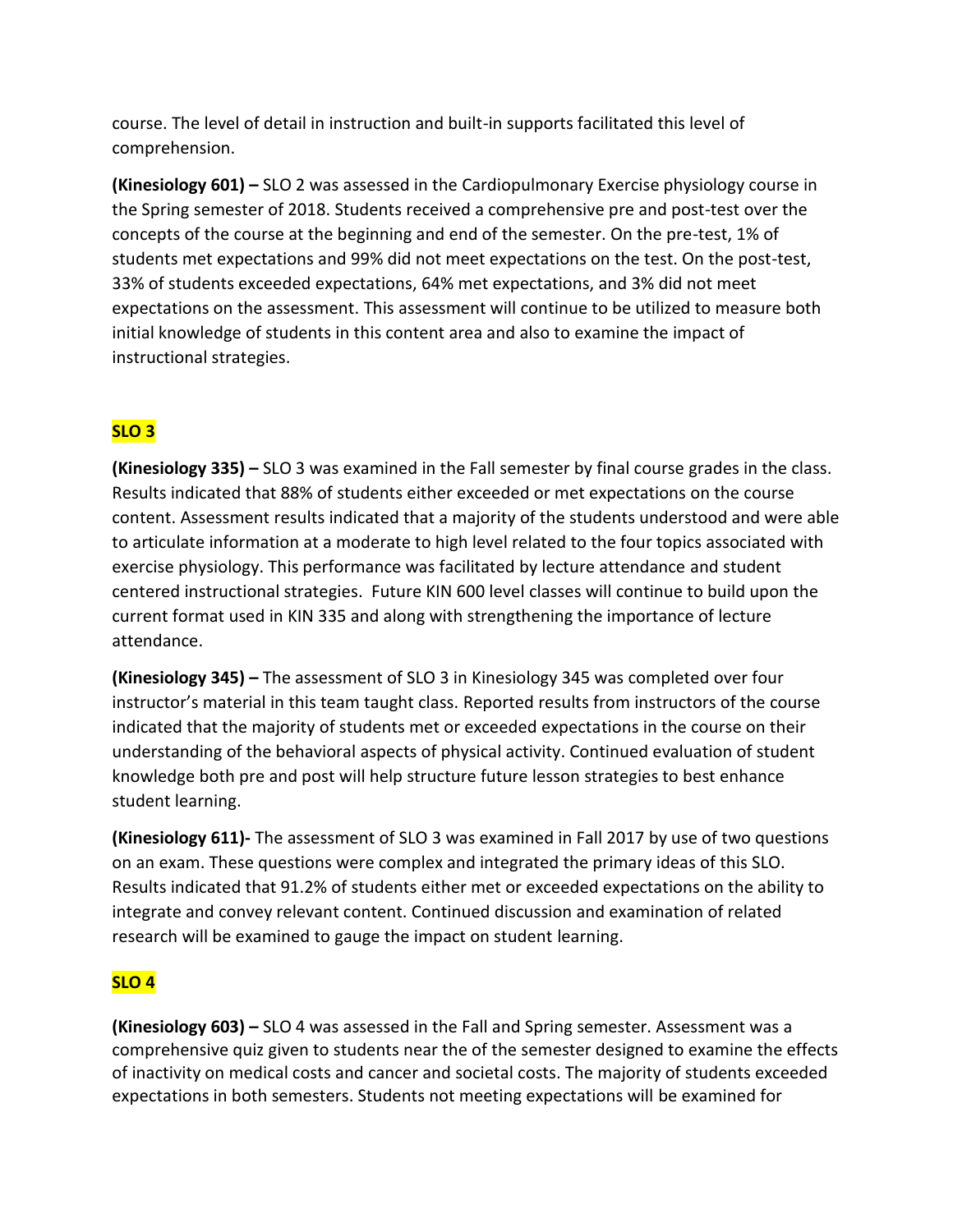possible influences on level of understanding and strategies to increase performance and engage in educational behaviors.

## **SLO 5**

**(Kinesiology 635) –** SLO 5 was examined through weekly summaries of discussion questions related to the integration and application of weekly topics. Results indicated that all students either met or exceeded expectations on this level of understanding. Time investment related to specific outcomes impacted overall student success in this evaluation.

**(Kinesiology 607) –** SLO 5 was assessed through a midterm examination focused on the functioning of skeletal muscle during contractions and exercise. Findings indicated that 70% of students either met or exceeded expectations on this assessment. Continued instruction and support led to all students eventually having a sufficient understanding of the understanding of muscle function by the end of the course.

**(Kinesiology 615)-** SLO 5 was assessed by a comprehensive quiz at the end of the Fall semester. Findings indicated that all students either met or exceeded expectations on this quiz related to the understanding of integrative physiology. This performance was facilitated by discussion groups and the application of Bloom's taxonomy classifications related to problem solving, creative thinking and critical reading of literature. Future classes will explore concepts such as a visual syllabus, "Goldfish Bowl" exercises and the historical development of knowledge especially as applied to physiology and medicine.

# **SLO 6**

**(Kinesiology 612)-** SLO 6 was assessed through student engagement in groups of 4 examining Manhattan area parks using the electronic community park assessment tool (eCPAT). Groups completed a written paper and presentation of evidence-based recommendations to improve the park as a physical activity behavior setting. All students either met or exceeded expectations in this project. Step-by-step explanations and instructional support facilitated high level performance and practical learning the students.

# **SLO 7**

**(Kinesiology 310) –** SLO 7 was evaluated in Kinesiology 310 through the use of a group research paper and poster presentation demonstrating the components of SLO 7. Student data was collected in lab and used to answer a group selected research question. The papers were assessed using a rubric examining the paper components of introduction, methods, results, discussion/conclusions, and writing. The majority of groups performed at a the meeting or exceeding expectations level of the grading criteria. Groups that did not meet expectations did not utilize built-in supports for drafting and editing their final version of the paper. Future classes will mandate this process for students and also use additional peer review experiences to facilitate performance.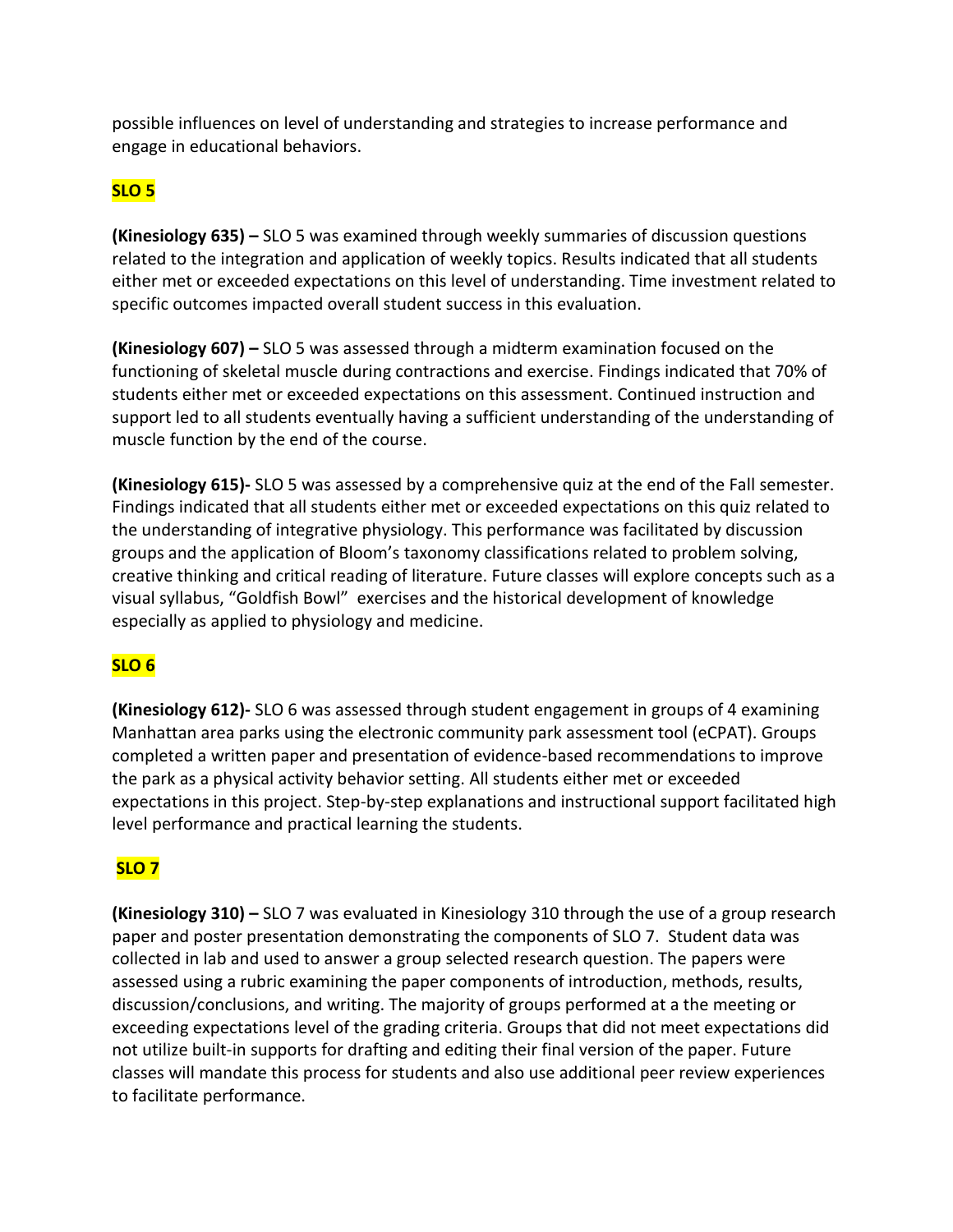## **SLO 8**

**(Kinesiology 602)-** SLO 8 was assessed in the Fall, 2017 semester in Social Structures and Determinants of Physical Activity course. SLO was assessed through a video where students were asked to identify three main messages regarding health equity and the role of cultural competency in the course. A total of 95% of students met expectations with 5 not meeting expectations. Examination of the factors contributing to student success and barriers to success will enhance student performance on this assessment.

#### **Summary**

For the first time in program history, all faculty completed a Student Learning Outcome for the academic year. This renewed focus on student learning has generated more conversation on the assessment process and strategies related to student learning moving forward. Two Kinesiology faculty completed the Association of College and University Educators online course during this academic year and have additional tools and strategies to share with peers related to student learning. Moving forward additional discussion on strategies to enhance student learning will take place and an examination of the current learning outcomes and expectations for student success will be examined.

The current year found the majority of students performing at a high level. Faculty continue to identify strategies to continue student learning. One issue that has been a factor in students not meeting expectations is student attendance behavior in the course. A possible option is to make attendance a mandatory part of the course. Attendance and participation is required in the lab sections of the lower level Kinesiology courses, and this may be a way to improve student performance in class. Another option is to utilize a pre-post test in courses to monitor learning. The pre-test would set the objectives for the course more clearly as students would see early in the semester the material to be tested at the conclusion of the course. This was utilized in Kinesiology 601 again and the progression of understanding is shown in the improved performance. Current SLO approaches used in the department were discussed at the October faculty meeting as this was identified as a priority for the Undergraduate council for the coming year. Continued utilization of the resources in CANVAS is also a strategy moving forward with additional training on how to implement this resource into evaluation in the course.

**Student learning outcomes from the 2017-2018 academic year** were reviewed at the October faculty meeting. Faculty discussion of the Student Learning Outcomes in October centered around possible strategies to better assess student learning and improve performance and current approached to assessment were shared. The concept of a pre-post test format is reasonable for some of the SLO's assessed. This format helps set the objectives for the course early in the students minds and allows the instructor to directly assess the growth of the student.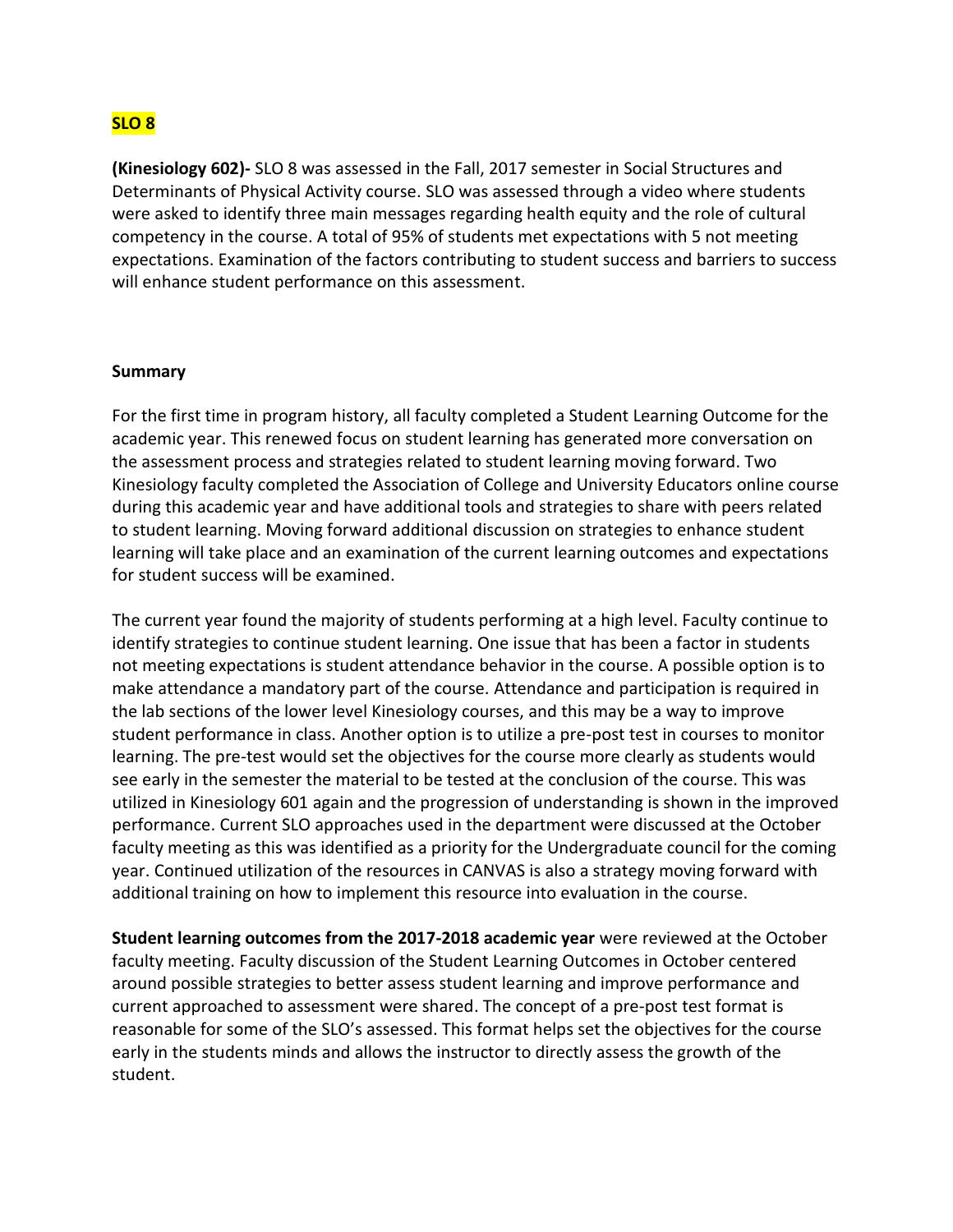Faculty have received the proposed SLO's for the 2018-2019 academic year. The goal for this year will be to again have all faculty assess a minimum of one SLO in a course during the academic year. SLO assignments for new faculty will be developed and assessed for the coming academic year.

### **KIN Student Learning Outcomes Master List 2018-2019**

**SLO 1: Know/comprehend** the structure and function of the human body as they relate to physical activity, fitness, and public health. (Kinesiology 360 – Lauren) (Kinesiology 617- Carl)

**SLO 2: Know/comprehend** the biomechanical, physiological, behavioral, and sociological correlates of physical activity, fitness, and public health. (**Kinesiology 330 – Christian**) (Kinesiology 601 – Craig)

**SLO 3: Comprehend, analyze, and interpret** research related to the biomechanical, physiological, behavioral, and sociological correlates of physical activity, fitness, and public health. (Kinesiology 335 – Tim) (Kinesiology 345 – Emily) (Kinesiology 611- Steven)

**SLO 4: Know/comprehend** the impact of physical inactivity on fitness and health in a societal context. (Kinesiology 603 – Brad) (Kinesiology 606 – Katie)

**SLO 5: Identify, comprehend, and apply** contemporary knowledge, principles, and research related to appropriate biophysical, social and behavioral correlates of physical activity, fitness, and public health. (Kinesiology 607 Tom) (Kinesiology 615 David P)

**SLO 6: Synthesize and integrate** knowledge, principles, and analytic methods from the study of social, behavioral and biophysical correlates of physical activity, fitness and public health in order to propose solutions and evidence-based interventions for relevant practical problems and issues. (Kinesiology 612 Gina)

**SLO 7: Retrieve and manage** information effectively in the examination and communication of problems and issues related to physical activity, fitness, and public health. *(Kinesiology 310*) Rob) (Kinesiology 606 – Katie)

**SLO 8: Know/comprehend/value** cultural differences related to physical activity, fitness, and public health.(Kinesiology 602 Mary)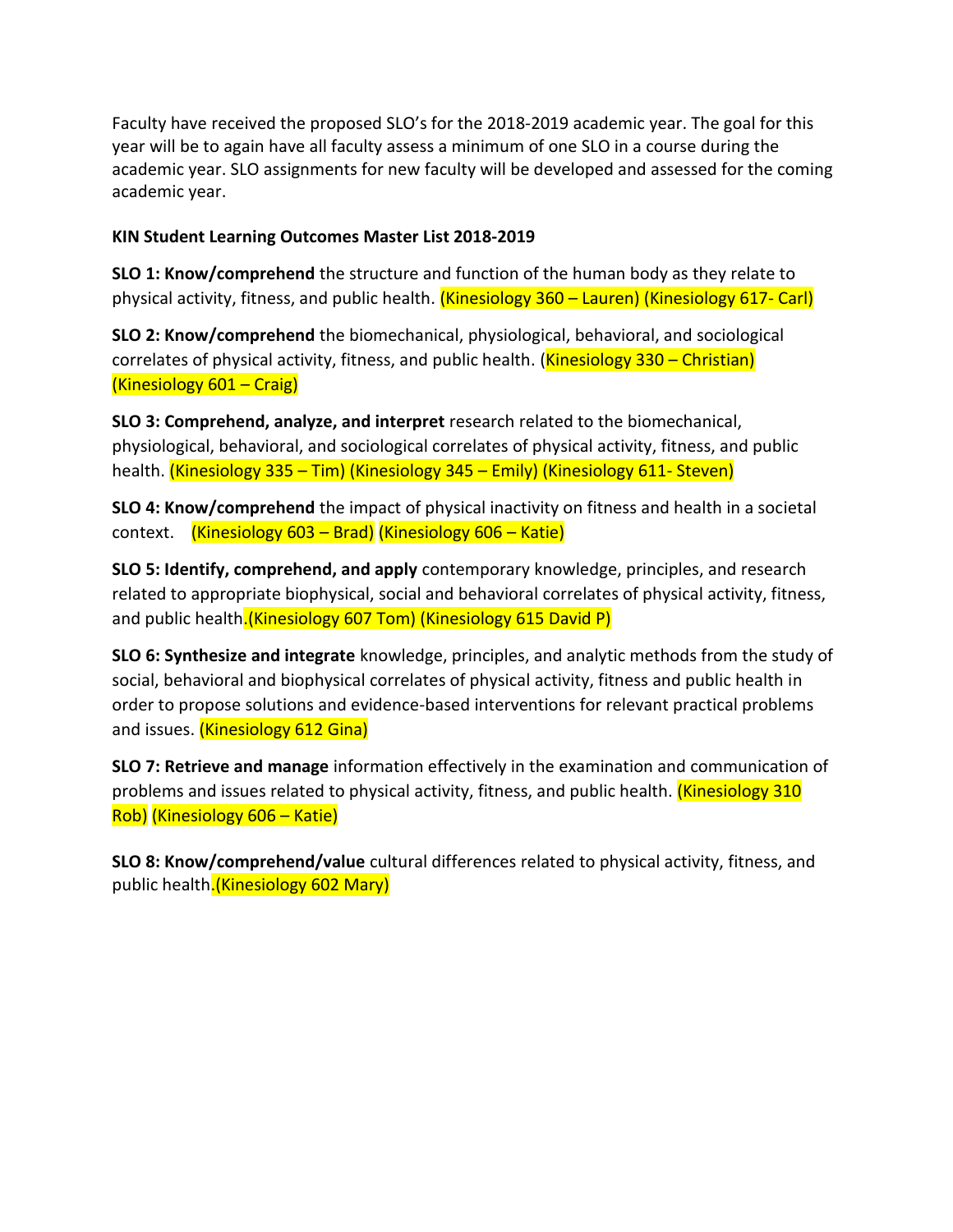# Kinesiology SLO Reporting Template

Faculty Member:

Semester:

SLO being evaluated:

Course:

Description of assessment tool (lab, test, quiz, question, paper…) and how assessment is related to SLO:

## Sample assessment rubric:

| Performance        | Exceeding    | <b>Meeting Expectations</b> | <b>Not Meeting</b> |
|--------------------|--------------|-----------------------------|--------------------|
| Category           | Expectations |                             | Expectations       |
| Description of     |              |                             |                    |
| performance level  |              |                             |                    |
| Number of students |              |                             |                    |
| attaining          |              |                             |                    |
| performance level  |              |                             |                    |
| Comments           |              |                             |                    |

Summary of assessment: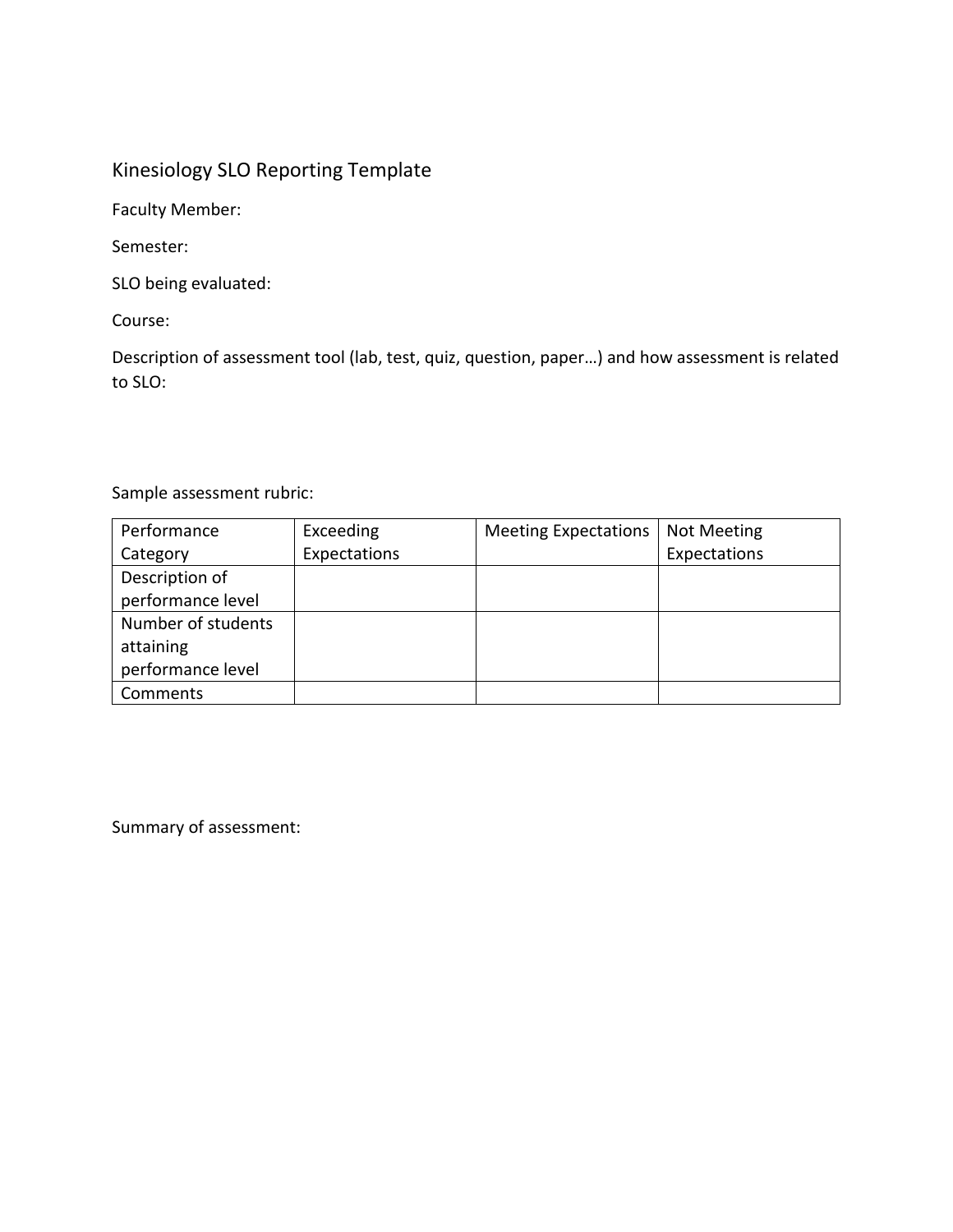Master List – Kinesiology Student Learning Outcomes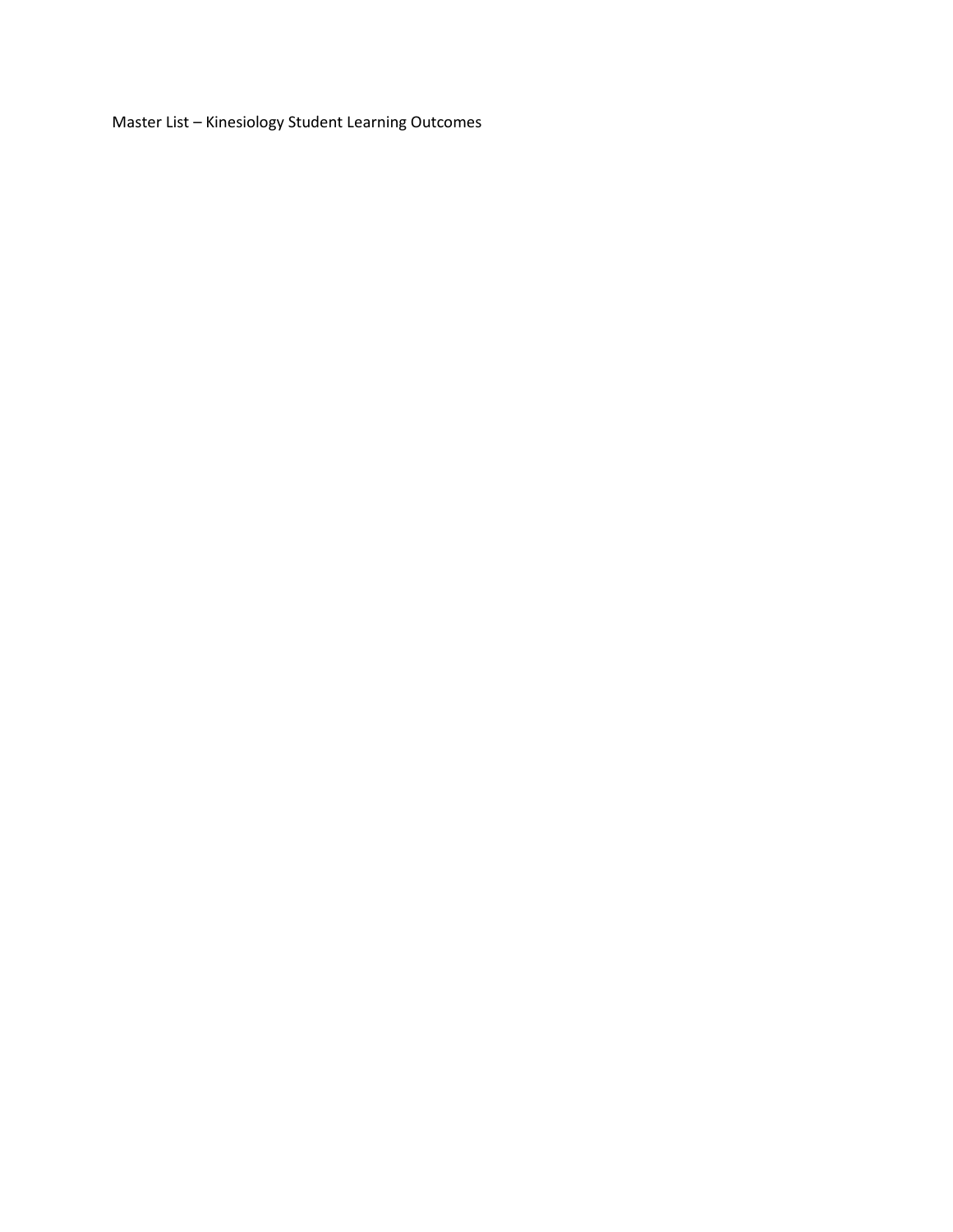**SLO 1 SLO 2 SLO 3 SLO 4 SLO 5 SLO 6 SLO 7 SLO 8**

| 220         |                         | $\overline{\mathbf{X}}$ |                         |                           |                         |                           |                         |                         |
|-------------|-------------------------|-------------------------|-------------------------|---------------------------|-------------------------|---------------------------|-------------------------|-------------------------|
| Kinesiology |                         |                         |                         |                           |                         |                           |                         |                         |
|             | SLO1                    | SLO2                    | SLO <sub>3</sub>        | SLO4                      | SLO <sub>5</sub>        | SLO <sub>6</sub>          | SLO7                    | SLO8                    |
| 220         |                         | $\overline{\mathbf{X}}$ |                         |                           |                         |                           |                         |                         |
| 310         |                         |                         | $\overline{\mathbf{X}}$ |                           | $\overline{\mathbf{X}}$ | $\boldsymbol{\mathrm{X}}$ | $\overline{\mathbf{X}}$ |                         |
| 320         |                         | $\overline{\mathbf{X}}$ |                         |                           | $\overline{\mathbf{X}}$ |                           | $\overline{\mathbf{X}}$ |                         |
| 330         | $\overline{\mathbf{X}}$ | $\overline{\mathbf{X}}$ |                         |                           | $\overline{\mathbf{X}}$ | $\overline{\mathbf{X}}$   |                         |                         |
| 335         | $\overline{\mathbf{X}}$ | $\overline{\mathbf{X}}$ | $\overline{\mathbf{X}}$ |                           |                         |                           |                         |                         |
| 336         | $\mathbf X$             | $\mathbf{X}$            | $\mathbf X$             |                           |                         |                           | $\mathbf X$             |                         |
| 345         |                         | $\mathbf X$             | $\overline{\mathbf{X}}$ |                           |                         |                           |                         |                         |
| 360         | $\overline{\mathbf{X}}$ |                         |                         |                           |                         |                           |                         |                         |
| 398         | $\overline{\mathbf{X}}$ | $\overline{\mathbf{X}}$ | $\overline{\mathbf{X}}$ |                           | $\overline{\mathbf{X}}$ | $\overline{\mathbf{X}}$   |                         |                         |
| 430         |                         |                         |                         | $\overline{\mathbf{X}}$   |                         |                           |                         |                         |
| 463         |                         |                         |                         | $\overline{\mathbf{X}}$   |                         |                           |                         |                         |
| 520         |                         |                         |                         |                           | $\overline{\mathbf{X}}$ | $\overline{\mathbf{X}}$   |                         |                         |
| 521         |                         |                         |                         |                           | $\overline{\mathbf{X}}$ | $\mathbf X$               |                         |                         |
| 591         |                         | $\overline{\mathbf{X}}$ |                         | $\overline{\mathbf{X}}$   | $\overline{\mathbf{X}}$ | $\overline{\mathbf{X}}$   |                         |                         |
| 592         |                         | $\overline{\mathbf{X}}$ |                         | $\overline{\mathbf{X}}$   | $\overline{\mathbf{X}}$ | $\overline{\mathbf{X}}$   |                         |                         |
| 594         |                         | $\overline{\mathbf{X}}$ |                         | $\overline{\mathbf{X}}$   | $\overline{\mathbf{X}}$ | $\mathbf X$               | $\overline{\mathbf{X}}$ |                         |
| 597         |                         |                         |                         |                           |                         |                           |                         |                         |
| 598         |                         |                         |                         |                           |                         |                           |                         |                         |
| 599         |                         |                         |                         |                           |                         |                           |                         |                         |
| 600         |                         |                         |                         |                           | $\overline{\mathbf{X}}$ |                           | $\overline{\mathbf{X}}$ | $\overline{\mathbf{X}}$ |
| 601         | $\overline{\mathbf{X}}$ | $\overline{\mathbf{X}}$ | $\overline{\mathbf{X}}$ |                           |                         |                           |                         |                         |
| 602         |                         |                         |                         | $\boldsymbol{\mathrm{X}}$ | $\overline{\mathbf{X}}$ |                           |                         | $\mathbf X$             |
| 603         | $\mathbf X$             |                         | $\mathbf X$             | $\overline{\mathbf{X}}$   |                         |                           |                         |                         |
| 606         |                         |                         |                         |                           |                         |                           |                         |                         |
| 607         | $\overline{\mathbf{X}}$ | $\overline{\mathbf{X}}$ | $\overline{\mathbf{X}}$ |                           | $\overline{\mathbf{X}}$ |                           | $\overline{\mathbf{X}}$ |                         |
| 609         | $\overline{\mathbf{X}}$ |                         | $\overline{\mathbf{X}}$ |                           |                         |                           |                         | $\overline{\mathbf{X}}$ |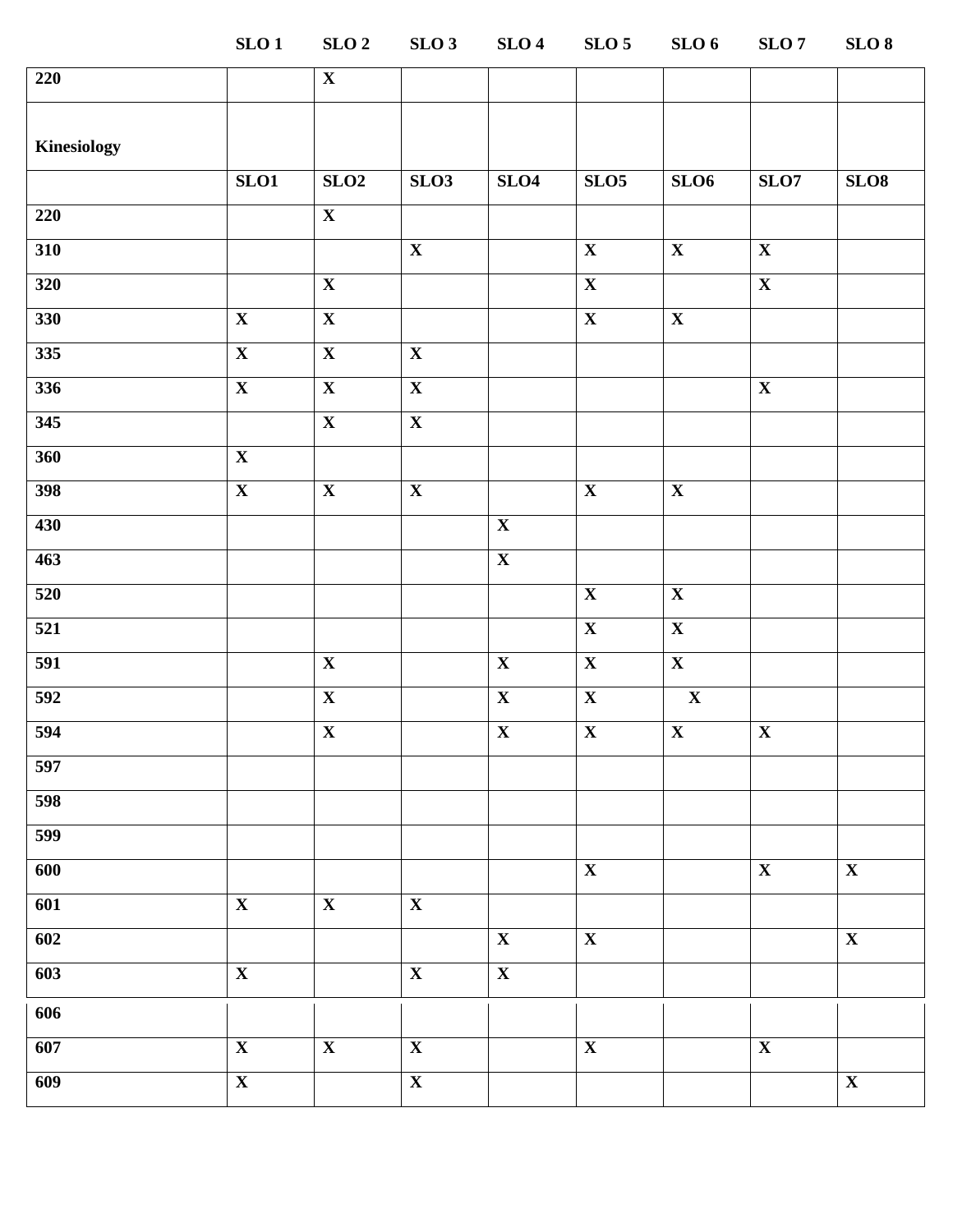| 610 |                         |                         |                         |                         | $\mathbf X$             | $\mathbf X$             |                         |  |
|-----|-------------------------|-------------------------|-------------------------|-------------------------|-------------------------|-------------------------|-------------------------|--|
| 611 |                         | $\mathbf X$             | $\mathbf X$             |                         | $\overline{\mathbf{X}}$ |                         |                         |  |
| 612 |                         |                         |                         |                         |                         | $\overline{\mathbf{X}}$ | $\overline{\mathbf{X}}$ |  |
| 614 |                         | $\overline{\mathbf{X}}$ | $\overline{\mathbf{X}}$ |                         | $\overline{\mathbf{X}}$ | $\overline{\mathbf{X}}$ | $\overline{\mathbf{X}}$ |  |
| 615 | $\overline{\mathbf{X}}$ |                         | $\overline{\mathbf{X}}$ |                         | $\overline{\mathbf{X}}$ | $\overline{\mathbf{X}}$ |                         |  |
| 617 | $\overline{\mathbf{X}}$ |                         | $\overline{\mathbf{X}}$ |                         |                         |                         |                         |  |
| 625 | $\overline{\mathbf{X}}$ |                         |                         | $\overline{\mathbf{X}}$ | $\overline{\mathbf{X}}$ |                         |                         |  |
| 635 | $\overline{\mathbf{X}}$ |                         | $\overline{\mathbf{X}}$ |                         | $\overline{\mathbf{X}}$ | $\mathbf X$             |                         |  |
| 650 |                         |                         |                         |                         |                         |                         |                         |  |
| 655 |                         |                         | $\overline{\mathbf{X}}$ |                         | $\mathbf{X}$            | $\overline{\mathbf{X}}$ |                         |  |
| 657 |                         |                         |                         |                         |                         |                         |                         |  |
| 792 |                         |                         |                         |                         | $\mathbf X$             | $\mathbf X$             |                         |  |
| 793 |                         |                         |                         |                         | $\mathbf X$             | $\overline{\mathbf{X}}$ |                         |  |
| 796 | $\overline{\mathbf{X}}$ | $\overline{\mathbf{X}}$ | $\overline{\mathbf{X}}$ |                         | $\overline{\mathbf{X}}$ |                         | $\overline{\mathbf{X}}$ |  |
| 797 |                         |                         |                         | $\overline{\mathbf{X}}$ |                         |                         | $\overline{\mathbf{X}}$ |  |

## **Student Learning Outcomes Master List – Last Updated during 2014-2015 academic year**

**SLO 1: Know/comprehend** the structure and function of the human body as they relate to physical activity, fitness, and public health.

**SLO 2: Know/comprehend** the biomechanical, physiological, behavioral, and sociological correlates of physical activity, fitness, and public health.

**SLO 3: Comprehend, analyze, and interpret** research related to the biomechanical, physiological, behavioral, and sociological correlates of physical activity, fitness, and public health.

**SLO 4: Know/comprehend** the impact of physical inactivity on fitness and health in a societal context.

**SLO 5: Identify, comprehend, and apply** contemporary knowledge, principles, and research related to appropriate biophysical, social and behavioral correlates of physical activity, fitness, and public health.

**SLO 6: Synthesize and integrate** knowledge, principles, and analytic methods from the study of social, behavioral and biophysical correlates of physical activity, fitness and public health in order to propose solutions and evidence-based interventions for relevant practical problems and issues.

**SLO 7: Retrieve and manage** information effectively in the examination and communication of problems and issues related to physical activity, fitness, and public health.